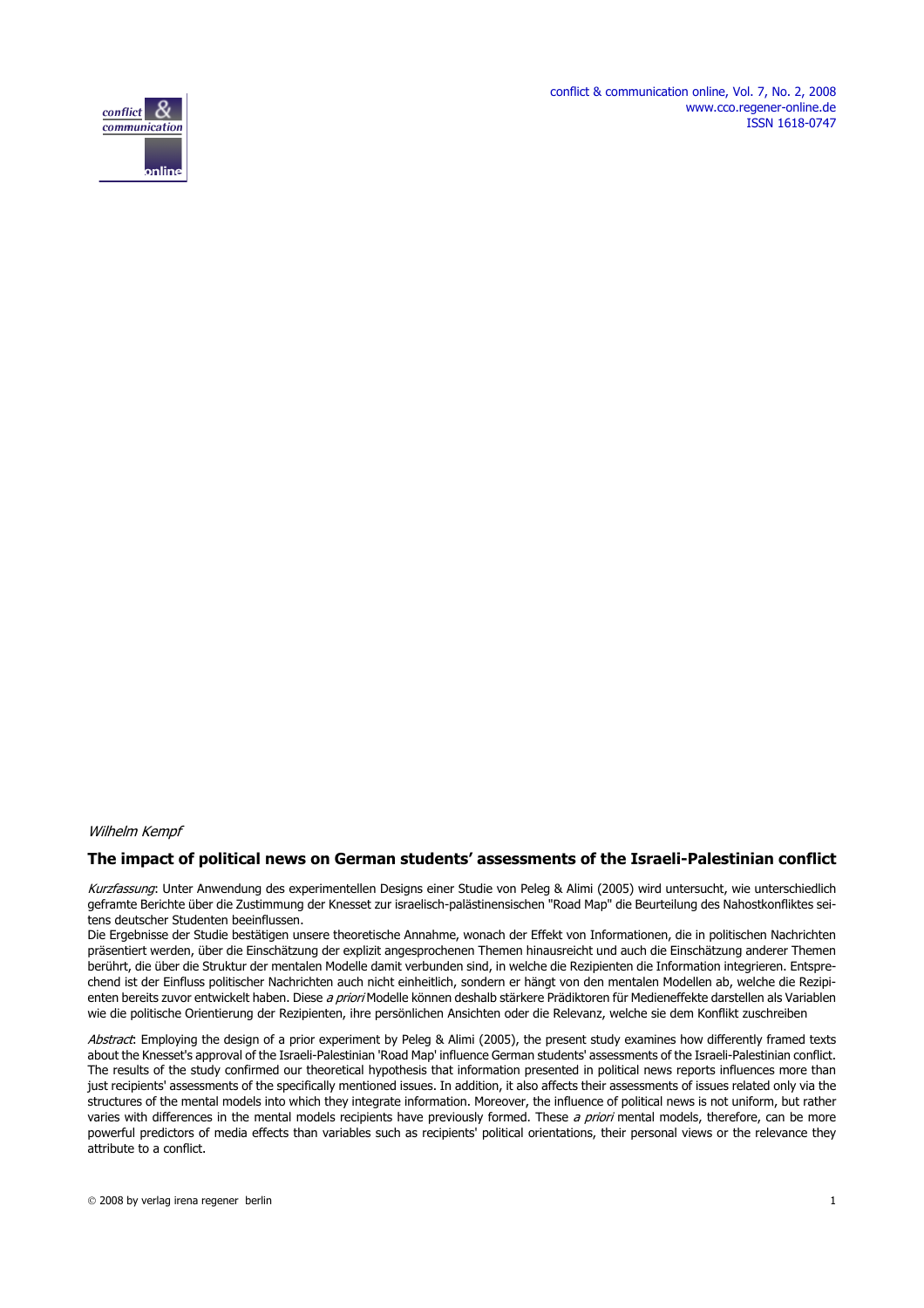#### **1. Introduction**

That the media are capable of influencing public opinion was recognized very early in media history, and the history of propaganda is as old as the history of the press. Nonetheless, there is still no agreement as to whether or not media can exert influence, and if they can, in what ways.

While early empirical studies attributed great influencing power to the media (Lasswell, 1927), later studies portrayed the media as exerting little influence on recipients' views (Klapper, 1960). In the meantime, a consensus has arisen that mass media and their audiences interactively affect each other in a wide variety of ways (Früh & Schönbach, 1982). After more than seventy years of media effects research, there is a strong trend to not attribute media effects solely to the facts reported in the media, but rather to assume that there are various ways that media can influence public social constructions of reality (Berger & Luckmann, 1969). In this process, media serve not only as mediators, but also as constructors of social realities (Tuchman, 1978; Cohen & Wolfsfeld, 1993). News reports merely provide raw material for recipients' reality constructions. Presented in de- and re-contextualized form, they reflect the reporters' reality constructions. Through cognitive processing by recipients, these constructions are then integrated into recipients' subjective realities. To maintain their cognitive balance (Heider, 1946, 1958; Festinger, 1957), people accept parts of offered reality constructions, while they discount, suppress and/or reject others. With regard to conflict coverage, this process is affected by a number of interrelated factors.

#### **1.1 Level of conflict escalation**

One of these factors is the level of conflict escalation, which progresses from self-centered divergence of perspectives via competition to struggle and climaxes in open warfare (Glasl, 1992). Inter-group conflict strengthens intra-group solidarity. Group members can thereby hope to increase their social status by taking a strong stance in opposing the enemy. Group members tend to identify more strongly with their own group and its positions, and the more escalated the conflict, the more strongly they do so.

Thus Blake & Mouton (1961, 1962) already showed that group competition encourages increased solidarity within groups, greater group identification and a shift toward conflict-oriented leadership. At the same time, competition encourages people to increasingly see the other group as unlike themselves and stimulates an increase in blanket negative judgments of the others. Where group competition is high, negotiations to resolve conflict are characterized by (1) a tendency to overrate proposals by one's own group and to reject those of the opponent, (2) a tendency to mutual misunderstandings, whereby shared values are ignored and differences overemphasized, (3) a tendency to focus more on gaining advantages than on making progress toward agreement, so that negotiating partners who display a willingness to compromise are treated as disloyal, and inflexible negotiating partners are admired as brilliant statesmen, (4) a tendency to discount neutral third parties whose recommendations would not benefit one's group, as well as (5) a tendency to frequently block negotiations instead of trying to develop proposals satisfactory to both sides. In experimental psychological negotiation research these findings have very frequently been confirmed, fine-tuned and differentiated.

Conflict parties tend toward the mistaken assumption that their interests are incompatible with their opponents' (Thompson & Hastie, 1990; Thompson & Hrebec, 1996). Negative framing of a conflict situation reduces the willingness of conflict parties to compromise (Bazerman et al., 1985; Bottom & Studt 1993; Lim & Carnevale, 1995; De Dreu & McCusker, 1997; Olekalns, 1997), and because conflict parties are obsessed with their relative gains and losses, they pass up opportunities to end their conflict to the advantage of both sides (Bazerman et al. 1985; Thompson & Hastie, 1990; Thompson & DeHarpport, 1994; Fukuno & Ohbuchi, 1997).

Conflict parties tend to overestimate the probability of their winning a conflict settlement more favorable to themselves (Bazerman & Neale, 1982; Kramer et al., 1993; Lim, 1997; Bazerman et al., 1999) and are likely to persist in following a confrontational conflict strategy even when a cooperative strategy would be more advantageous to both sides (Bazerman & Neale, 1983; Bizman & Hoffman, 1993; Keltner & Robinson, 1993; Bazerman, 1998; Diekmann et al., 1999). The opponent's perspective is typically disregarded (Samuelson & Bazerman, 1985; Bazerman & Carrol, 1987; Carrol et al., 1988; Valley et al., 1998) and his concessions minimized (Ross & Stillinger, 1991; Curhan et al., 1998).

Facts that strengthen one's own position are usually the ones remembered more vividly (Thompson & Loewenstein, 1992), and ethical standards for the evaluation of conflict behavior are subordinated to group interests (Messick & Sentis, 1979; Babcock & Olson, 1992; De Dreu, 1996; Dieckmann, 1997; Diekmann et al., 1997). Conflict parties often consider themselves as more just than the other side (Tenbrunsel,1998) and defend the use of unethical tactics as necessitated by the threat to their very survival (Shapiro, 1991).

They tend to overestimate their own success chances and attribute any failures to the opponent's unfairness (Kramer, 1994). Ideological differences are overestimated, and the opponent's views are perceived as more extreme than they really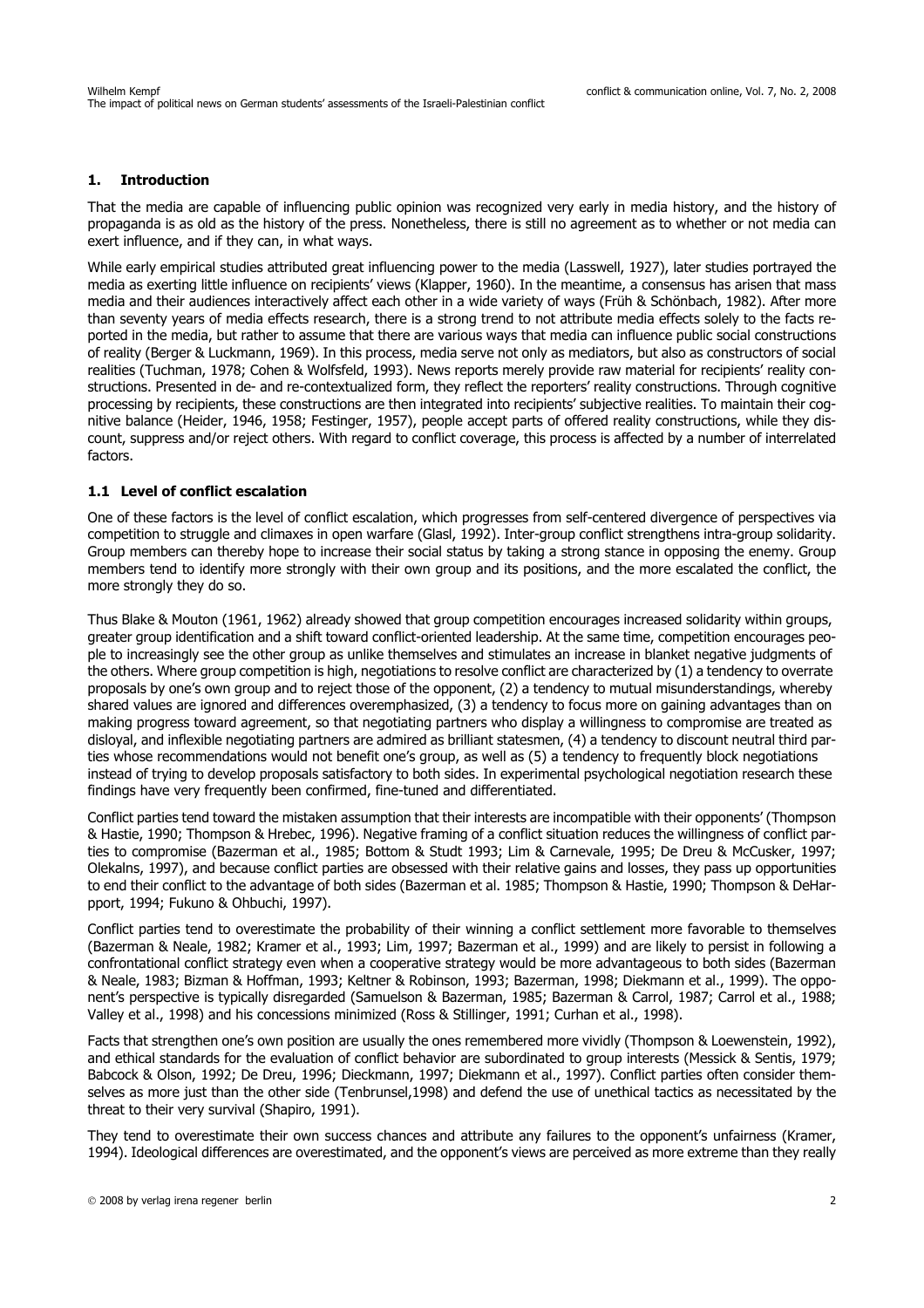are (Robinson & Keltner, 1997). Even the mere attempt to reach a negotiated settlement is rejected as unethical as soon as hallowed values seem threatened (Tetlock et al., 1996).

Asymmetric conceptualizations of a conflict situation begin to coalesce after even just a little interaction (Thompson & Hastie, 1990; Pinkley, 1990; Messick, 1999) in a collective script with "interlocking roles" (Pruitt & Carnevale, 1993), and this creates a social reality that seemingly confirms conflict parties' expectations. Conflict parties treat their assessment of the opponent as obviously true, and opponents' reactions seem to confirm this.

#### **1.2 Mental models and societal beliefs**

Although rarely mentioned in the most recent negotiation research, a theoretical perspective that can integrate these findings was already offered by Deutsch (1973). Based on his understanding that people do not react to the (objective) properties of things in their environment per se, but rather to the (subjective) meanings they attribute to them (Blumer, 1973), Deutsch saw that conflict escalation and the accompanying group processes are not inevitable, but rather result from the cognitive-emotional framework within which conflict is interpreted. According to Deutsch's theory, which has gained great influence in the field of conflict management (cf. Fisher & Brown, 1989; Glasl, 1992), conflict is open to interpretation as either a competitive or a cooperative process, depending on whether it is respectively framed within a win-lose or a winwin model. Although Deutsch himself doesn't yet use the term mental model, he regards this interpretive framework and the resulting misperceptions as the motors of conflict escalation and de-escalation.

Combining Deutsch's theoretical approach with Glasl's escalation model (1992), Kempf (1996, 2002a) has developed a typology of mental conflict models which describes them in terms of the dimensions of (a) the conceptualization of conflict as a win-win, win-lose or lose-lose process, (b) the assessment of parties' rights and aims, (c) the evaluation of their actions and behavior, and (d) the emotional consequences of these interpretations, which ultimately transform outrage at war into outrage at the enemy.

Translating this typology into content analytical methodologies (Kempf, Reimann & Luostarinen, 1996; Bläsi, Jaeger, Kempf & Möckel, 2004), Kempf's cognitive escalation/de-escalation model has been confirmed by numerous cross-national studies of media coverage during the Gulf War (Kempf & Reimann, 2002), the post-Yugoslavian civil wars (Bosnia, Kosovo and the aftermath) (Kempf, 2002b; Sabellek, 2001; Jaeger & Möckel, 2004; Annabring & Jäger 2005a; Bläsi, Jaeger, Kempf, Kondopoulou & Paskoski, 2005), German-French relations after World War II (Jaeger, 2005) and the German-French conflict over the presidency of the European Central Bank (Plontz, 2006). Based on these findings, finally, the influence of escalation- vs. de-escalation oriented media frames on recipients' assessments of reported events has been investigated in experimental studies by Annabring, Ditlmann & Kempf (2005), Kempf (2005), Schaefer (2006) and Spohrs (2006).

Summarizing the results, it can be said that (a) journalists tend to frame conflict reports using the same types of mental models that predominate in the respective society and/or conform with its political agenda. (b) Journalists adapt the mental models with which they interpret conflict to changing political conditions and, in turn, (c) the escalation vs. de-escalation oriented framing of conflict coverage affects the public assessment of conflict in the same direction.

According to Entman's (1993, 52) definition: "To frame is to select some aspects of a perceived reality and make them more salient in a communicating text, in such a way as to promote a particular problem definition, causal interpretation, moral evaluation and/or treatment recommendation for the item described." When it comes to framing effects, however, the literature portrays a rather complex range of possibilities (cf. Tuchman, 1978; Entman, 1993; Nelson et al., 1997; Scheufele, 1999; Druckman, 2001). Although there is still disagreement on the precise action mechanisms, and although conceptual differences make it hard to achieve a unified theory, a few main tendencies can nevertheless be identified. Not everyone reacts to a given frame in the same way, and the offered frames are not simply adopted by recipients, but rather are judged in terms of their presuppositions, the perceived trustworthiness of the source and/or the availability of alternative frames.

With respect to conflict coverage, it can also be assumed that the effects of news and its framing depend on audience involvement in a conflict, which will be greater the more the public is outraged by enemy atrocities and the more it feels committed to one of the conflict parties in historical, political and cultural terms. The more it feels affected, the more an audience will tend to identify with one of the parties, and the more it will tend to interpret the conflict according to the mental model accepted by the party it favors.

According to Bar-Tal (1996), it is especially likely that in long-term, intractable conflicts such mental models will harden into societal beliefs shared by (nearly) all members of a society, become part of the society's ethos and contribute to society members' sense of identity. Intractable conflicts impose heavy burdens, cause great psychological and social stress, and are painful, exhausting and costly, in both human and material terms. They force society to develop psychological mechanisms to facilitate successful coping, and societal beliefs fulfill an important role in creating these mechanisms.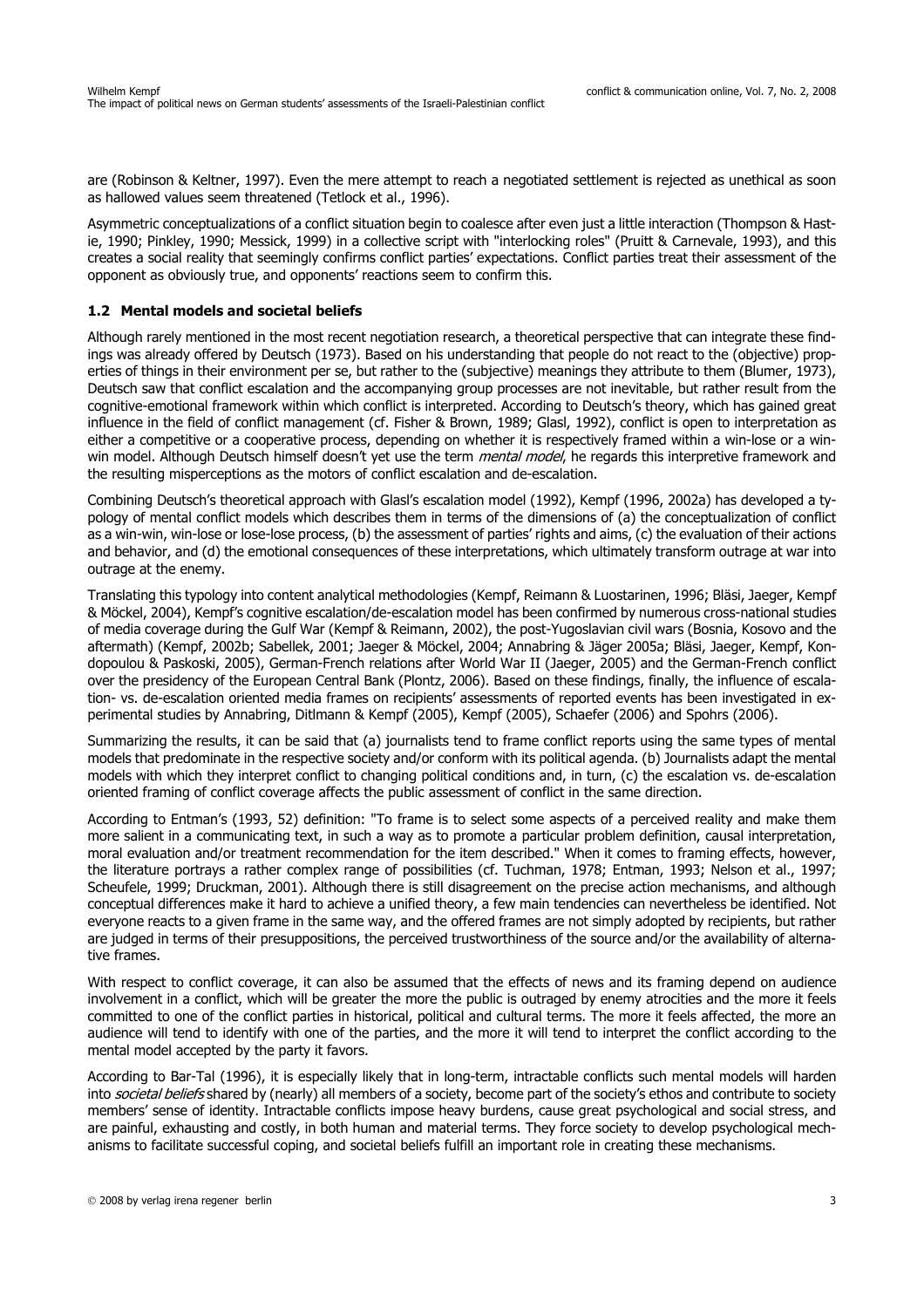Since they are both part of a society's ethos and a crucial factor in enduring the burdens of war, they tend to persist in post-war society, and, moreover, the transition from war to peace arouses increased feelings of insecurity in a new situation to which society members have not yet adjusted.

Although in wartime countries try to create and maintain these beliefs by means of propaganda, they are not just an ideology imposed on society members by outsiders or their political leaders, nor do they merely result from deceptive propaganda. They arise from a long history of experiences with concrete conflicts at a high level of escalation and constitute themselves as a generalized interpretation of these conflicts. Once such beliefs have emerged in a society, they provide a framework that literally interprets every interaction with the opponent as still another episode in a grand historical drama where the "good" struggle against the forces of "evil." And once a conflict event has been interpreted in this way, it seemingly confirms the very stereotypes and prejudices that initially created this interpretation.

The influence exerted by media coverage, in general (Hypothesis 1), and media frames, in particular (Hypothesis 2), on the public's assessment of conflict can therefore be expected to be weaker the more the public has committed itself and the more societal beliefs have hardened.

The effects of political news and its framing are not the same for all recipients (Hypothesis 3), however, but can be expected to correlate with recipients' political views, their political knowledge, etc. (Hypotheses 4a–4d).

If the effects of news coverage arise from an interpretive process where recipients integrate information into their mental model of a respective topic, it can be further expected that their a priori mental models will be even more powerful predictors (Hypothesis 5).

We regard mental models as complex networks of elements balanced somewhat like iron filings in a magnetic field. Any change in the position of one of the elements will upset the balance, unless there are compensatory changes in the positions of all other elements. Consequently, it can be assumed that information integrated into recipients' mental models not only affects their assessments of issues directly relevant to the information, but also their assessments of other issues related only via the structure of the model (Hypothesis 6).

# **2. Method**

## **2.1 Experimental design**

This paper describes a pilot study for a forthcoming cross-cultural project based on the design of an experiment by Peleg & Alimi (2005). They showed that pro- vs. anti-Palestinian state framing of a news article about the Knesset's approval of the Road Map influenced Israeli students' assessments of whether or not they saw Palestinian territorial continuity as a threat to Israel. While the majority of participants who read a pro-state text were divided between "approval" and "approval/disapproval" of a statement claiming that continuity was non-threatening, the category "disapproval" dominated among participants who had read an anti-state text.

Adopting the experimental design used by Peleg & Alimi, the experiment was structured in three phases:

- 1. Pre-test
- 2. Reading the text
- 3. Post-test

The pre-test consisted of two questionnaires:

- 1.1 A general questionnaire requesting information such as the participants' age, gender, citizenship and religion, as well as their political orientation and personal views, etc.
- 1.2 An attitude scale asking for the participants' assessments of issues like whether the right of return was the crucial hurdle in resolving the conflict, or whether a comprehensive solution was preferable to an interim solution, etc.

The text material consisted of three different versions of the same news article.

- 2.1 A non-framed (neutral) report about the Knesset's approval of the Road Map.
- 2.2 A (pro-state) version of the same text framed by a headline and subheadings that underlined those contents of the following paragraphs, which argued for establishing a Palestinian state.
- 2.3 An (anti-state) version of the same text framed by a headline and subheadings that underlined those contents of the following paragraphs, which argued against establishing a Palestinian state.

The post-test consisted of four instruments.

3.1 A memory test which asked the participants to repeat as literally as possible what they remembered from the text they had read.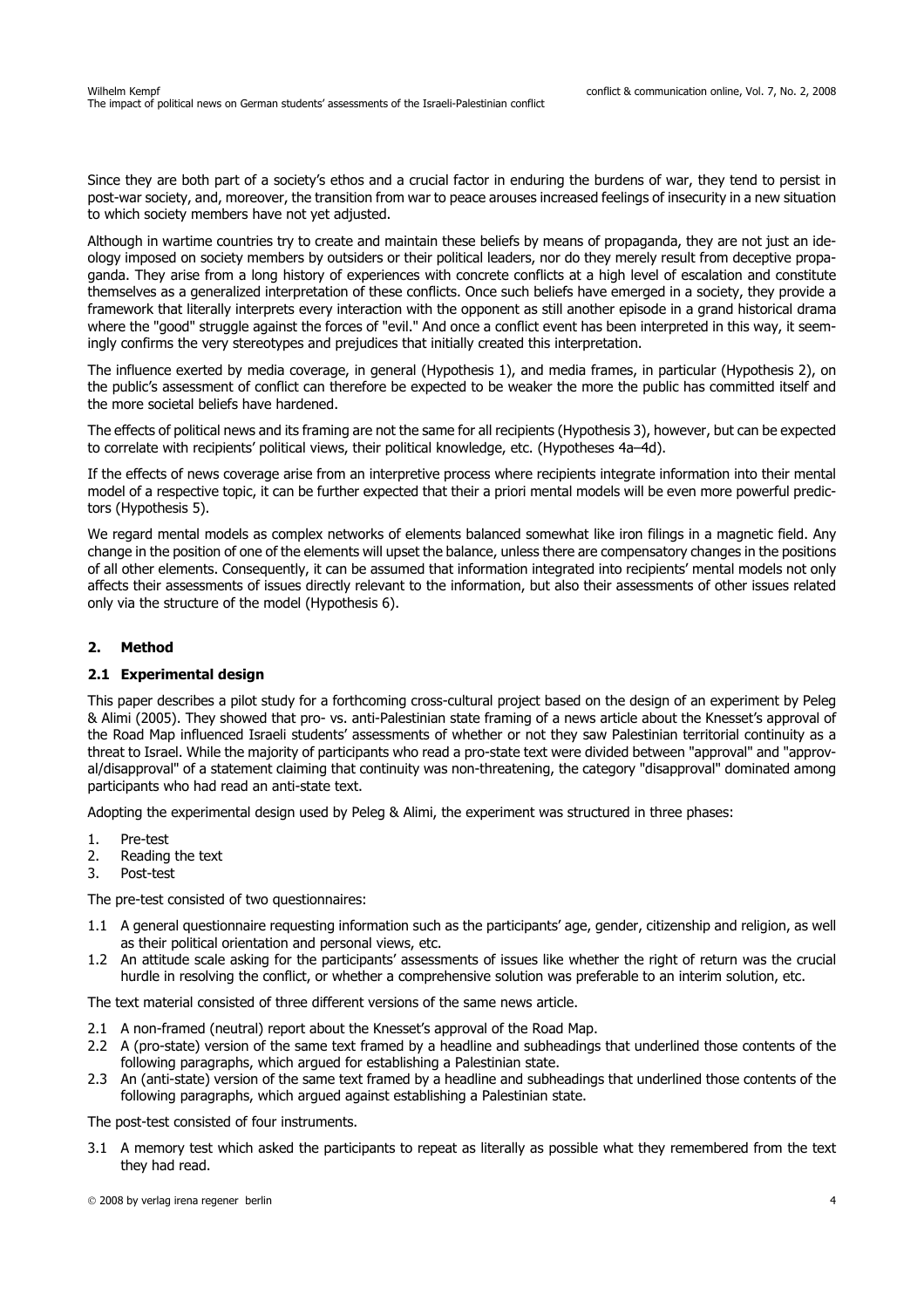- 3.2 A categorization test asking the participants to group a number of issues mentioned in the text into meaningful categories.
- 3.3 A text assessment questionnaire asking the participants to indicate whether the events were reported accurately, etc.
- 3.4 An attitude scale asking for the participants' assessments of issues like whether a moratorium on founding new set-
- tlements would improve the prospects for further negotiations and whether the vision of peace was realistic, etc.

The text material and most of the pre- and post-test instruments were the same as in the Israeli study and are documented in Peleg & Alimi (2005). The general pre-test questionnaire was adapted to the German situation, and, in addition, the posttest text-assessment questionnaire, which dates back to a study by Bläsi et al. (2005), was not included in the original experiment.

# **2.2 Hypotheses**

The aim of the study was to investigate the influence of the experimental procedure on German readers' assessments of the conflict and to test the following hypotheses:

- 1. The influence of a report about the Knesset's approval of the Road Map on Israeli participants' assessments of the Israeli-Palestinian conflict will also be found in a German sample.
- 2. The influence exerted by different media frames on Israeli participants' assessments of the conflict will also be found in a German sample.
- 3. The influence of the reports will not be uniform.
- 4. The influence will depend on inter-subject factors such as:
	- a. participants' political orientations with respect to foreign policy (left vs. right),
	- b. participants' personal views in general (liberal vs. conservative),
	- c. the relevance participants think the Israeli-Palestinian conflict should have for German foreign policy,
	- d. participants' self-estimated knowledge of the conflict,
- 5. but participants' a priori mental models, into which reported information is integrated, will be even more powerful predictors.
- 6. The reports will affect more than just assessments of issues directly touched on by the information.

## **2.3 Operationalizations**

In order to test how the experimental procedure affected participants' assessments of the Israeli-Palestinian conflict, the present paper focuses on two issues. The first issue – whether Palestinian territorial continuity threatens Israel – is more or less directly relevant to the Road Map: For the Knesset to approve a peace plan leading to the creation of a Palestinian state, the threat must be calculable. In contrast, the second issue – whether or not the essence of the Israeli-Palestinian conflict is religious – is not directly relevant to approval of the Road Map, but is linked to it only via the structures of the recipients' mental models, which may foresee better or worse chances of achieving a political settlement of the conflict.

These two issues were included in both the pre-test and the post-test attitude scales and thus allow a direct measurement of the influence exerted by the experimental procedures on participants' assessments. The exact wording of the respective statements in the two questionnaires is shown in Table 1.

|                                                                                            | Pre-test                                                        | <b>Post-test</b>                                                          |  |
|--------------------------------------------------------------------------------------------|-----------------------------------------------------------------|---------------------------------------------------------------------------|--|
| <b>Religious conflict</b><br>The Palestinian-Israeli conflict is religious in es-<br>sence |                                                                 | In essence, the Israeli-Palestinian conflict is about<br>religious issues |  |
| No threat to Israel                                                                        | Palestinian territorial continuity is not a threat to<br>Israel | A continuous Palestinian territory is no essential<br>threat to Israel    |  |

Table 1: Wording of the analyzed items

Two other statements, included only in the pre-test attitude scale, were used as indicators for the participants' a priori mental models:

- 1. The conflict can only be resolved by a political settlement, and
- 2. Palestinians are incapable of managing their own affairs.

These statements are far from sufficient to enable us to reconstruct participants' mental models in detail. Nevertheless, they at least suggest whether or not participants frame the conflict with a de-escalation oriented model (political settlement needed and Palestinians as possible partners in this process).

Each of the above statements was to be evaluated on a 5-point scale with the categories "agree," "rather agree," "unde-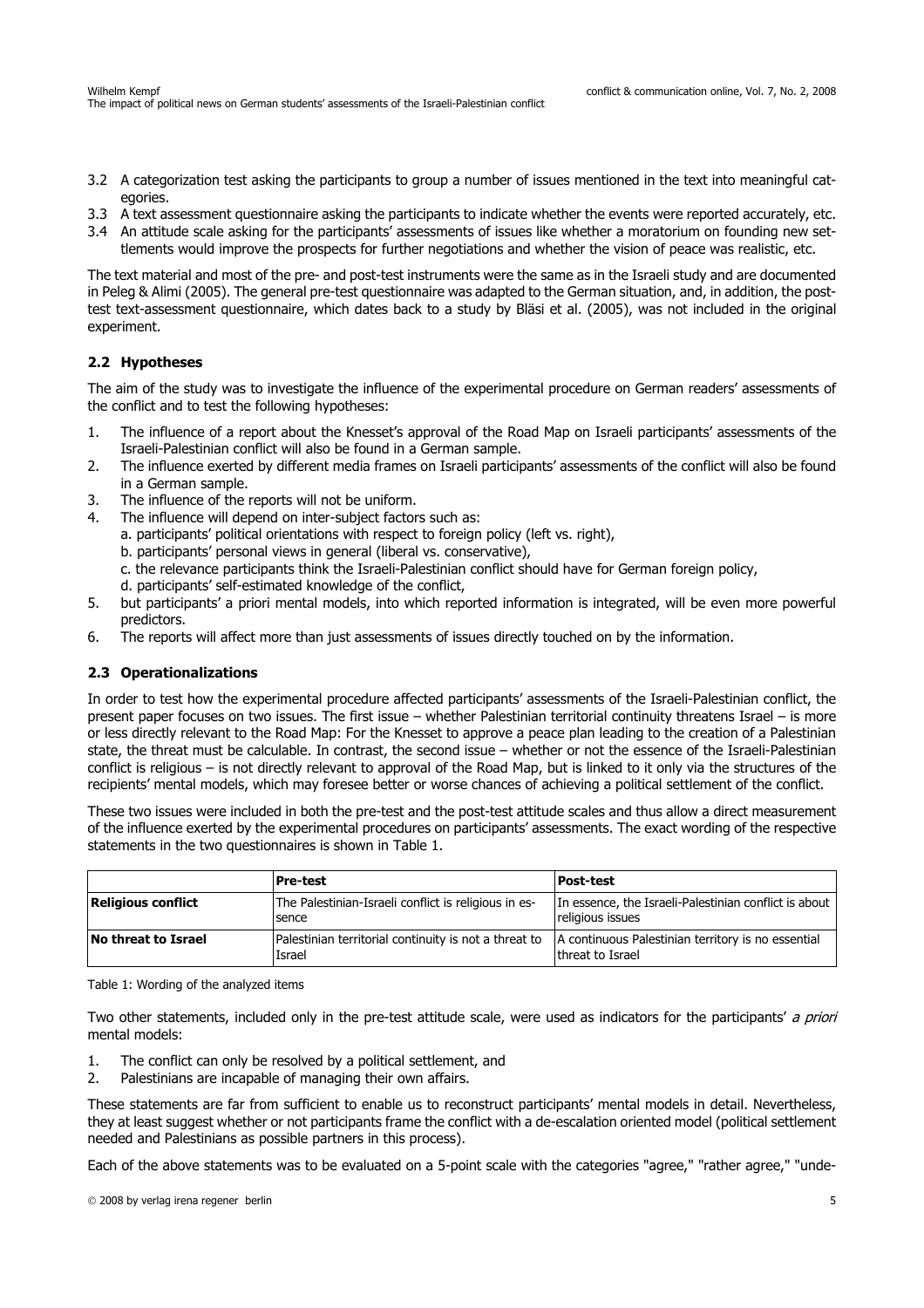cided," "rather disagree" and "disagree." Since some participants did not respond to the items, a sixth response category, "no answer," was added.

## **2.4 Statistical methods**

In order to test our hypotheses, both classical statistical methods and Latent Class Analysis (LCA) were applied to the participants' responses to the respective items of the pre- and post-test questionnaires.

Hypotheses 1 and 2 were tested with a t-test for repeated measurement and Analyses of Variance, with the experimental factors pre-post and text version and the responses to the religious conflict and no threat statements used as dependent variables. For these analyses, the "no-answer" responses were treated as "undecided," producing a five-point scale with the endpoints "agree" and "disagree."

Hypothesis 3 was tested by entering the pre- and post-test responses to the *religious conflict* and no threat statements into a LCA, thus identifying different types of change between the pre- and post-test assessments of these issues.

Hypotheses 4a–4d were tested using contingency analysis, relating these types of change to the respective questions from the general questionnaire. As well, the questions were correlated with the direction of pre-post change in agreement with the *religious conflict* and *no threat* statements ( $0 =$  change towards disagreement,  $1 =$  no change,  $2 =$  change towards agreement).

Hypothesis 5 was tested by classifying the participants' a priori mental models with an LCA of the responses to the *political* settlement and Palestinians incapable items and relating the resulting classes via contingency analysis to the types and direction of pre-post change.

In the LCAs, the "no answer" responses were treated as a response category of its own, and – due to the rather small size of our sample – model selection was based on the AIC Index rather than using BIC or CAIC, which are suitable for large samples only, where AIC bears the risk of choosing over-parameterized models.

## **2.5 Complexity of the experimental procedure**

The remaining items included in the attitude scales were not used as data for the present study, but mainly served to conceal the fact that the participants had to respond twice (during pre- and during post-test) to the same (religious conflict and *no threat*) statements.

Moreover, these items and the other instruments not used as data stimulated participants to think in various ways about the information presented in the text and to integrate it into their mental models. Already during the pre-test they had to respond to questions about their political and personal views, about their position regarding Israel and about their understanding of the Israeli-Palestinian conflict. After reading the texts, they had to recollect and recontextualize the information, evaluate its quality, and again give some indication of their understanding of the conflict. All these activities stimulated the integration of the information into the participants' mental models of the Israeli-Palestinian conflict and may have influenced how and to what extent they did so.

Consequently, we were measuring not just the influence of the texts and their framing, but also the influence of a complex process of coming to terms with how the Israeli-Palestinian conflict might be understood.

## **3 Results**

## **3.1 Sample characteristics**

The experiment was conducted between February 15 and December 6, 2005. The study participants were 227 students from the University of Konstanz who were randomly assigned to the three experimental conditions.

The students' ages ranged between 18 and 47 years ( $M = 23.03$ ; SD = 4.95). They had been enrolled for between 1 and 14 semesters (M = 3.11; SD = 2.97). 70.5% were female; 29.1% male; 0.4% did not specify. 89.4% were German citizens; 8.8% other nationality, 1.8% did not specify. 40.5% were Catholic; 30.4% Protestant; 4.0% other; 22.5% no religion; 1.8% did not specify. 79.3% were psychology students; 19.8% other; 0.9% did not specify.

The majority of the participants described their personal views as in general liberal (14.1%) or rather liberal (55.1%), and their political orientation with respect to foreign policy as located in a range between left (5.3%), rather left (35.9%) and moderate (34.2%), 13.7% felt indifferent to foreign policy.

95.6% had never visited Israel or the Palestinian territories, and the majority of the participants described their knowledge of the Israeli-Palestinian conflict as moderate (32.5%) or limited (36.8%).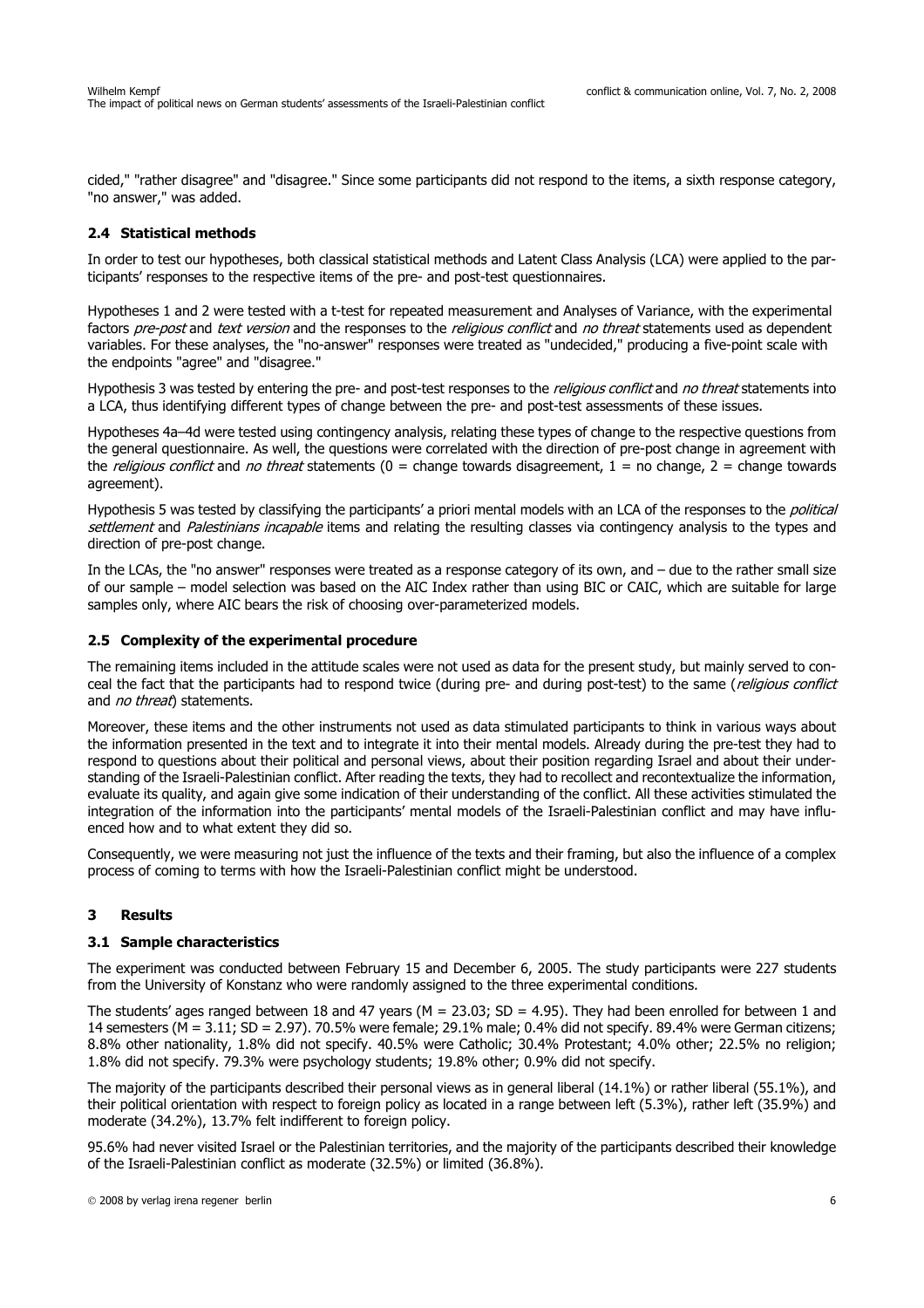Not surprisingly, several of the students had never heard of "Eretz Israel" before and didn't understand the term, which is rarely used in German discourse. The students' general political knowledge seemed rather limited, as several also admitted to being unfamiliar with the term "interim solution." Nonetheless, the majority of the students affirmed that the Israeli-Palestinian conflict should have moderate (53.4%), high (27.4%) or even very high (5.65) relevance for German foreign policy.

During the experiment, the participants were randomly assigned to the experimental groups, and the comparison of the participants' pre-test responses to the variables "Religious conflict" ( $F = 0.518$ ,  $df = 2$ ,  $p = 0.597$ ) and "No threat to Israel"  $(F = 0.086, df = 2, p = 0.918)$  confirmed that there were no significant *a priori* differences between the experimental groups with respect to the participants' assessments of these issues (cf. Table 2).

| Pre-test responses |     |                    |           |                     |           |  |  |
|--------------------|-----|--------------------|-----------|---------------------|-----------|--|--|
| Text framing       | n   | Religious conflict |           | No threat to Israel |           |  |  |
|                    |     | м                  | <b>SD</b> | м                   | <b>SD</b> |  |  |
| <b>Neutral</b>     | 77  | 1.73               | 1.108     | 1.81                | 0.932     |  |  |
| Pro-state          | 75  | 1.60               | 1.053     | 1.80                | 0.944     |  |  |
| Anti-state         | 75  | 1.56               | 1.017     | 1.75                | 1.001     |  |  |
| Total              | 227 | 1.63               | 1.058     | 1.78                | 0.956     |  |  |

Table 2: A priori differences between the experimental groups

## **3.2 Over-all influence of the experimental procedures**

In order to form an initial picture of the influence exerted by the experimental procedures on participants' assessments of the Israeli-Palestinian conflict, the pre- and post-test scores on the two items were compared. The results showed that:

- participants' agreement with interpreting the Israeli-Palestinian conflict as essentially religious declined significantly  $(t = -3.599, df = 226, p < 0.001)$ , and
- participants' agreement with the *no threat* statement significantly increased (t = 4.101, df = 226, p < 0.001)

after reading the text about the Knesset's approval of the Road Map (cf. Table 3). Hypotheses 1 and 6 were thus confirmed.

|           |     | Religious conflict |       | No threat to Israel |           |
|-----------|-----|--------------------|-------|---------------------|-----------|
|           |     | SD                 |       | м                   | <b>SD</b> |
| Pre-test  | 227 | 1.63               | 1.058 | 1.78                | 0.956     |
| Post-test | 227 | 1.81               | 1.124 | 1.56                | 0.964     |

Table 3: Mean differences between pre- and post-test scores

#### **3.3 Framing effects**

In contrast to the Israeli study (Peleg & Alimi, 2005), which demonstrated a clear effect of text frames on participants' attitudes towards the Israeli-Palestinian conflict, such an effect was not found among the German students.

| Differences between pre- and post-test responses |     |                   |       |                     |           |  |  |
|--------------------------------------------------|-----|-------------------|-------|---------------------|-----------|--|--|
| Text framing                                     | n   | Religious conflic |       | No threat to Israel |           |  |  |
|                                                  |     | м                 | SD    | м                   | <b>SD</b> |  |  |
| <b>Neutral</b>                                   | 77  | $-0.18$           | 0.790 | 0.36                | 0.826     |  |  |
| Pro-state                                        | 75  | $-0.15$           | 0.672 | 0.15                | 0.849     |  |  |
| Anti-state                                       | 75  | $-0.20$           | 0.753 | 0.17                | 0.844     |  |  |
| Total                                            | 227 | $-0.18$           | 0.738 | 0.23                | 0.842     |  |  |

Table 4: Differences between the experimental groups

There were no significant differences between the experimental groups with respect to how they changed their response to the two items from pre- to post-test ("Religious conflict":  $F = 0.101$ ,  $df = 2$ ,  $p = 0.904$ ; "No threat":  $F = 1.515$ ,  $df = 2$ , p = 0.222) (cf. Table 4). Accordingly, Hypothesis 2 must be rejected.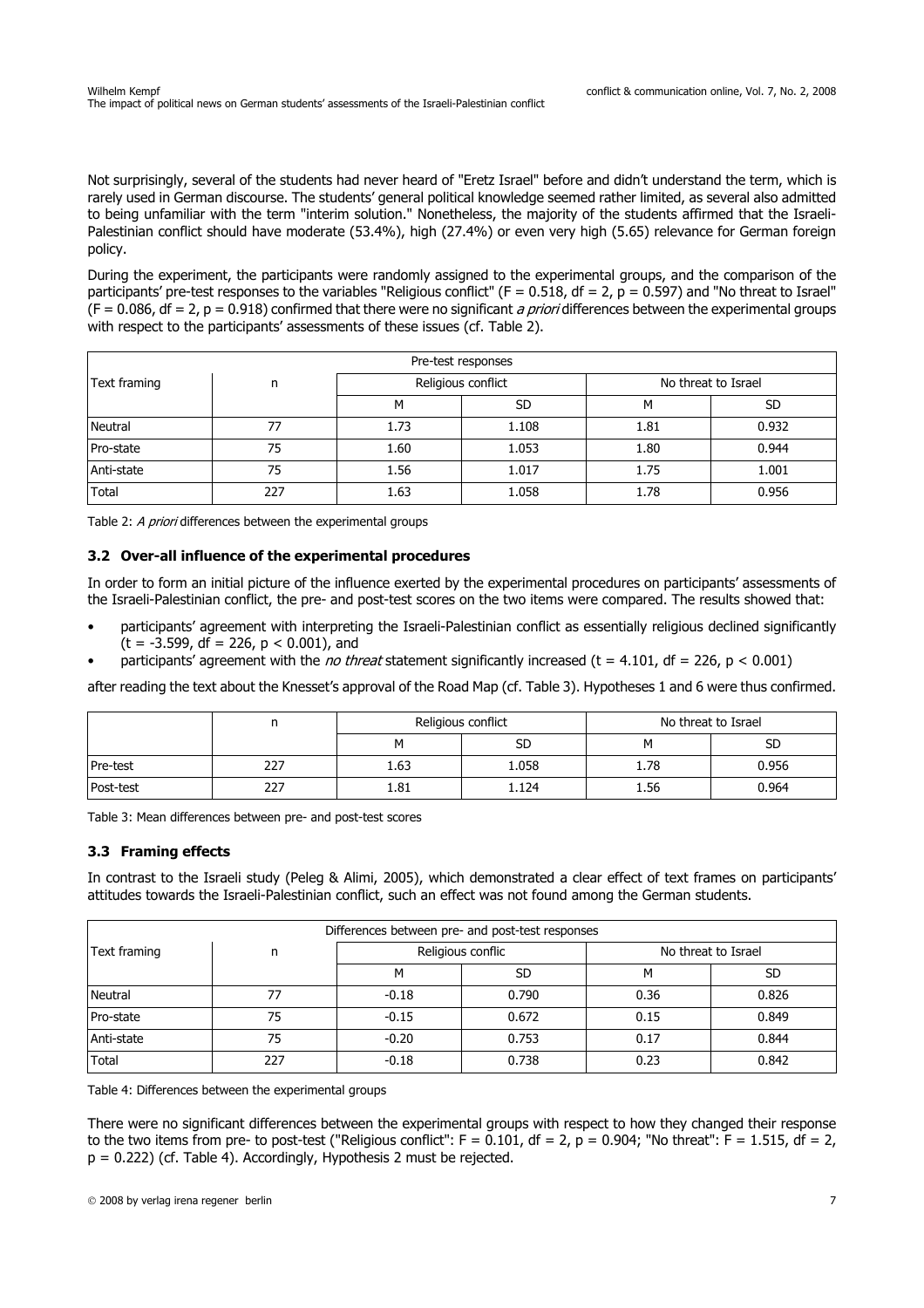Relating this result to those reported in sections 3.1 and 3.2, we can thus conclude that there is a significant main effect between pre- and post-test, but neither a significant main effect of the text version nor a significant interaction between the two experimental factors. This conclusion is also confirmed by two-way ANOVA (see Table 5).

|                    | <b>Religious conflict</b> |    |             | <b>No threat</b> |    |             |
|--------------------|---------------------------|----|-------------|------------------|----|-------------|
| <b>Factor</b>      |                           | df |             |                  | df |             |
| <b>Pre-Post</b>    | 11.173                    |    | $p = 0.001$ | 22,006           |    | p < 0.001   |
| Text version       | 0.691                     |    | $p = 0.502$ | 0.152            |    | $p = 0.859$ |
| <b>Interaction</b> | 0.252                     |    | $p = 0.777$ | 0.559            |    | $p = 0.211$ |

Table 5: Two-way Analysis of variance

#### **3.4 Types of response patterns**

Since it cannot be assumed that the experimental procedure affected all participants in the same linear way, LCA was used to analyze the participants' response patterns in a more detailed way. According to the AIC criterion, this analysis made possible the identification of five latent classes or types of response patterns (cf. Table 6) which correlate with the participants' (self-estimated) knowledge of the Israeli-Palestinian conflict (Chi-Square = 22.94, df = 12, p < 0.05) (cf. Figure 1). Both Hypotheses 3 and 4d are thus confirmed. The mean membership probability with which the participants could be assigned to the latent classes was  $p = 0.91$ .

| h             | ln(L)      | n(P) | <b>AIC</b> |
|---------------|------------|------|------------|
|               | $-1324.09$ | 20   | 2688.18    |
| $\mathcal{P}$ | $-1240.98$ | 41   | 2563.97    |
| 3             | $-1193.03$ | 62   | 2510.07    |
| 4             | $-1167.94$ | 83   | 2501.87    |
| 5             | $-1139.17$ | 104  | 2486.33    |
| 6             | $-1121.16$ | 125  | 2492.32    |

Table 6: Goodness of Fit Statistics for the Latent Class Models (h = Number of Classes)



Figure 1: Class sizes within knowledge groups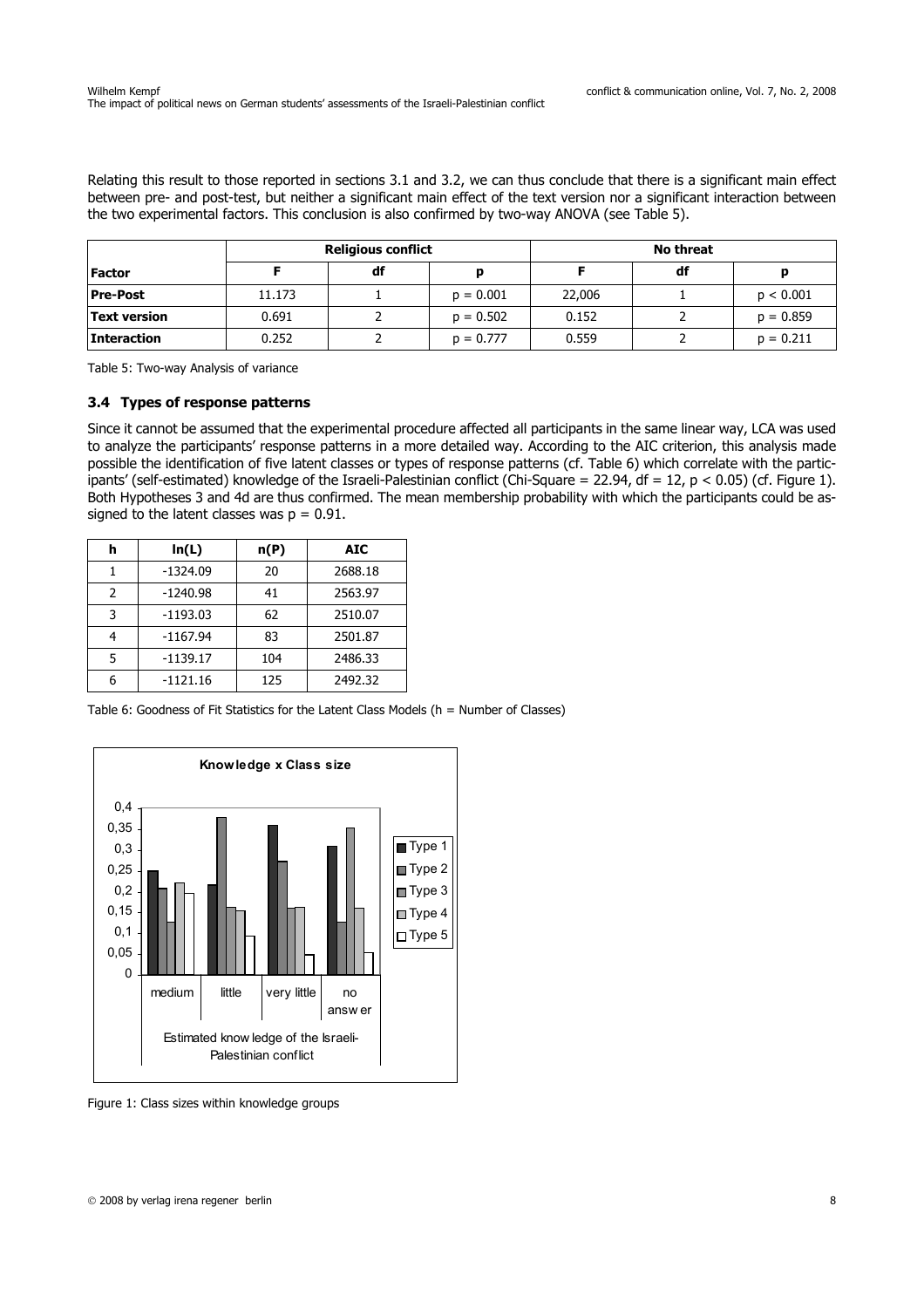

Figure 2: Frequency of "no answer" responses

Describing the classes in terms of their (mean) response tendencies and the ambivalence of the responses (standard deviations), we observe that  $Type 2(27.3%$  of the Ss) and  $Type 5(8.6%)$  tend to disagree a priori with the religious character of the conflict and to see no threat in Palestinian territorial continuity. After reading the texts, both these tendencies were strengthened (cf. Figure 3).

- Type 5, which is over-represented among participants who estimated their knowledge as moderate, however, is a priori more ambivalent about both issues than Type 2, which is over-represented among those participants who estimated their knowledge as limited.
- Although this ambivalence declined after reading the texts, Type 5 also remained a posteriori ambivalent about the no threat issue.



Figure 3: Mean and standard deviation of the latent distributions of Type 2 and Type 5

Type 1 (28.6%) and Type 4 (16.8%) both tend to agree a priori with the religious character of the conflict (cf. Figure 4).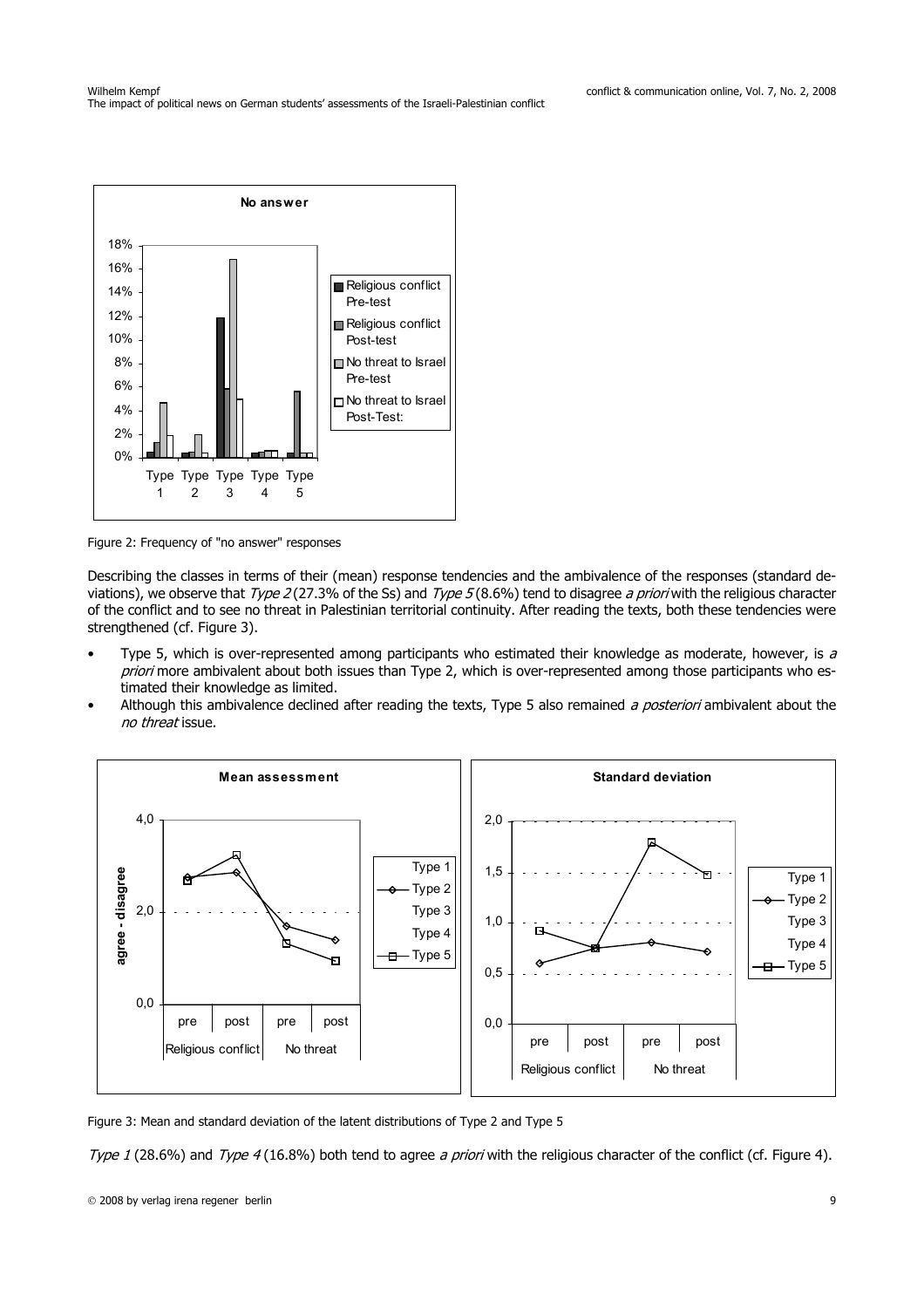- While for Type 4 this tendency declines after reading the texts, this is not the case for Type 1, which is over-represented among the participants who estimated their knowledge as very limited or didn't answer the question at all.
- Moreover, Type 1 shows a weak a priori tendency to disagree with the no threat claim, whereas this is not the case with Type 4, which is over-represented among those participants who estimated their knowledge as moderate. Although Type 4 is a priori more ambivalent about this issue, it clearly tends to agree with it.
- While Type 1 becomes more undecided and ambivalent about this issue a posteriori, Type 4 increases its tendency to see no threat and becomes less ambivalent about it.



Figure 4: Mean and standard deviation of the latent distributions of Type 1 and Type 4

Type 3 (18.7%), finally, is over-represented among those participants who didn't answer the question on their knowledge about the conflict and also shows a high frequency of "no answer" responses on the *religious conflict* and *no threat* issues (cf. Figure 6). While this type shows some tendency to interpret the conflict as religious, it is undecided about the no threat issue (cf. Figure 5).



Figure 5: Mean and standard deviation of the latent distribution of Type 3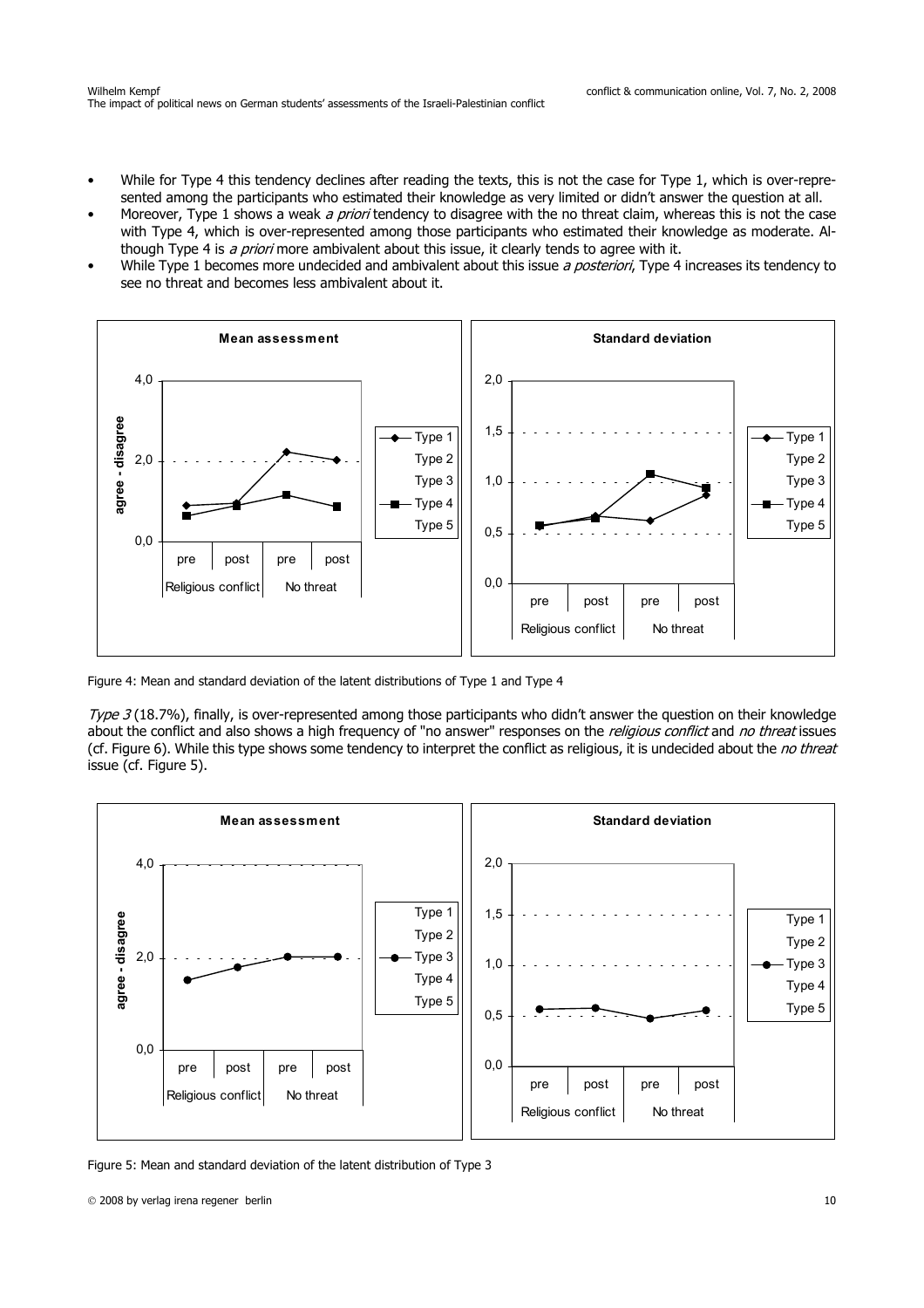- A posteriori, the frequency of "no answer" responses declines on both issues, and the tendency to interpret the conflict as religious also declines.
- With respect to the *no threat* issue, however, this type which is the least ambivalent about both issues during preand post-tests – remains as undecided as before.

Summarizing these results, we may conclude that reading texts about the approval of the Road Map influenced not only participants' response tendencies, but also the ambivalence of their responses. Moreover, not all types shifted towards interpreting the essence of the conflict as less religious and Palestinian territorial continuity as less threatening to Israel.

- Type 1 did *not* reduce its tendency to interpret the conflict as religious, and
- Type 3 did *not* shift towards more support for the *no threat* statement, but instead remained as undecided as before.

Relating these types of response patterns to the experimental groups did not demonstrate a significant correlation between the participants' class membership and the experimental groups to which they belonged, however (Chi-Square = 8.98; df  $= 8$ ,  $p > 0.25$ ). Hypothesis 2, therefore, must also be rejected on the basis of this more detailed analysis: text frames affected neither the pre-post differences among participants' responses, nor the various classes into which they could be grouped according to their response patterns.

## **3.5 Effects of inter-subject factors**

Moreover, membership in the various classes is also independent of the participants' estimates:

- of their political orientation with respect to foreign policy (grouped into "left or rather left," "in-between," "right or rather right" and "indifferent or no answer": Chi-Square = 22.82, df = 24,  $p > 0.5$ ),
- of their personal views (grouped into "liberal," "rather liberal," "neither liberal nor conservative" and "rather conservative, conservative or no answer": Chi-Square = 7.55, df = 20,  $p > 0.99$ ), and
- of the relevance they think the Israeli-Palestinian conflict should have for German foreign policy (grouped into "very high or high," "medium" and "low, very low or no answer": Chi-Square = 22.71, df = 20,  $p > 0.25$ ).

Hypotheses 4a – 4c, therefore, must be rejected.

## **3.6 Grouping of participants with respect to their mental models**

Latent Class Analysis of the responses to the pre-test *political settlement* and *Palestinians incapable* items produced three latent classes (cf. Table 7), two of which indicate that the participants framed the conflict with a de-escalation oriented mental model. The mean membership probability with which the participants could be assigned to the latent classes was  $p = 83.$ 

| h | ln(L)     | n(P) | <b>AIC</b> |
|---|-----------|------|------------|
|   | $-612.53$ | 10   | 1245.07    |
|   | $-588.21$ | 21   | 1218.41    |
|   | $-576.80$ | 32   | 1217.61    |

Table 7: Goodness of Fit Statistics for the Latent Class Models (h = Number of Classes)

Class 1 (62.05%) and Class 2 (33.34%) tend to agree that conflict resolution can come about only via political settlement and to disagree with the Palestinians' inability to manage their own affairs (cf. Figure 6).

- While Class 1 is relatively more uncertain about the need for a political settlement, however,
- Class 2 is more uncertain about Palestinian (in)ability.

Class 3, finally, is a very small class of participants (4.61%) who obviously lack a stable mental model with which to interpret the conflict.

- Many of the participants in this class leave the respective questions unanswered (cf. Figure 7),
- and the rest are undecided about the need for a political settlement and extremely undecided about Palestinian (in)ability (cf. Figure 6).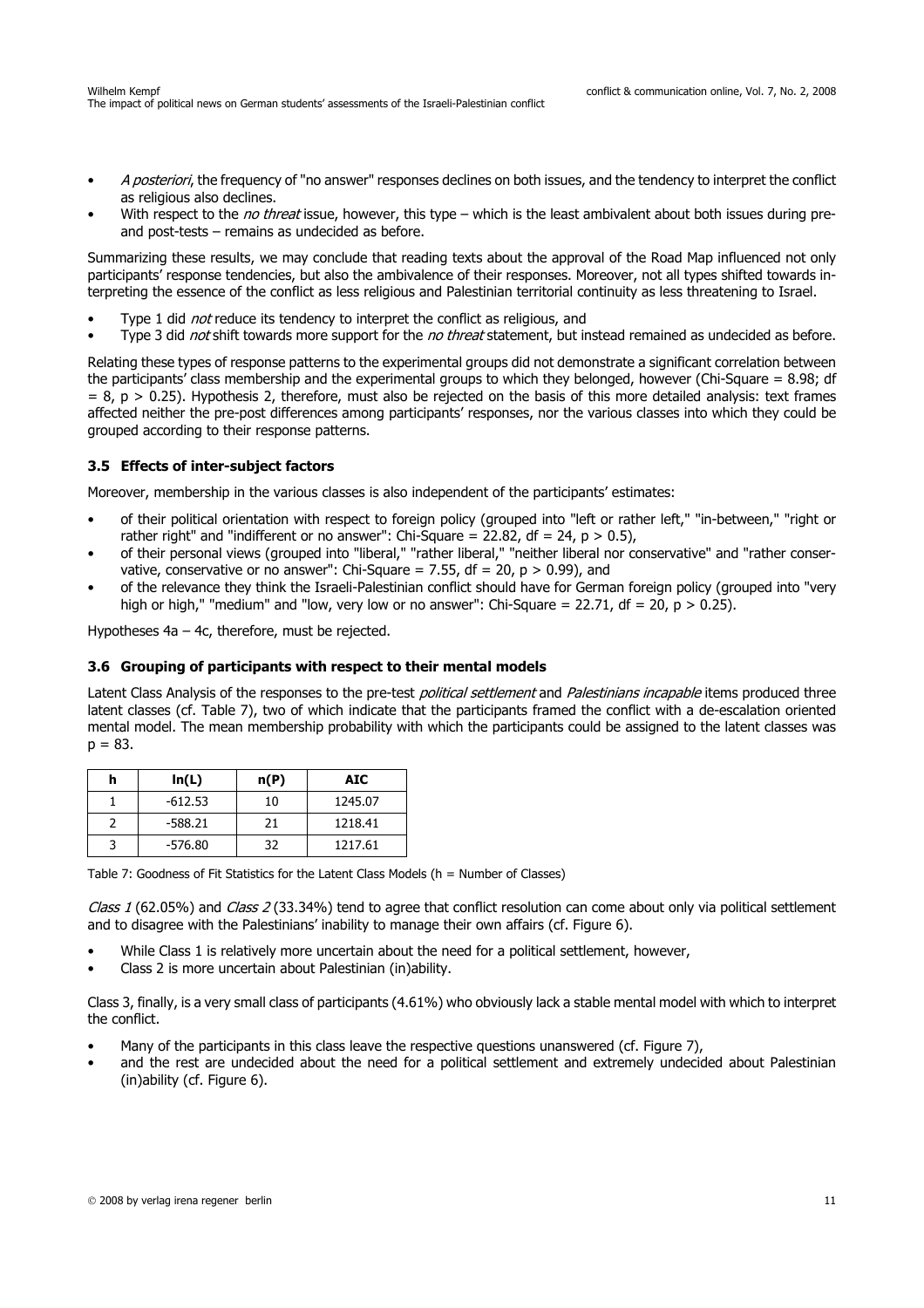

Figure 6: Mean and standard deviation of the latent distributions



Figure 7: Frequency of "no answer" responses

## **3.7 Influence of mental models on pre-post response patterns**

Cross-tabulating these classes with the types of pre-post response patterns identified in section 3.4 revealed a significant correlation ( $\chi^2 = 16.757$ ; df = 4, p = 0.002) (cf. Figure 8). Since the number of participants in Class 3 was too small, however, the Pearson  $\chi^2$ -statistic was only computed for the first two classes (n = 217).

- The response pattern which strengthened tendencies to both interpret the conflict as non-religious and Palestinian territorial continuity as not threatening (Type 2) was over-represented among participants who interpreted the conflict within a de-escalation oriented mental model (Class 1 and Class 2).
- Among these, the response pattern which strengthened its tendency to interpret the conflict as not religious but stayed ambivalent about the *no threat* issue (Type 5) was over-represented among participants more undecided about Palestinian (in)ability (Class 2), whereas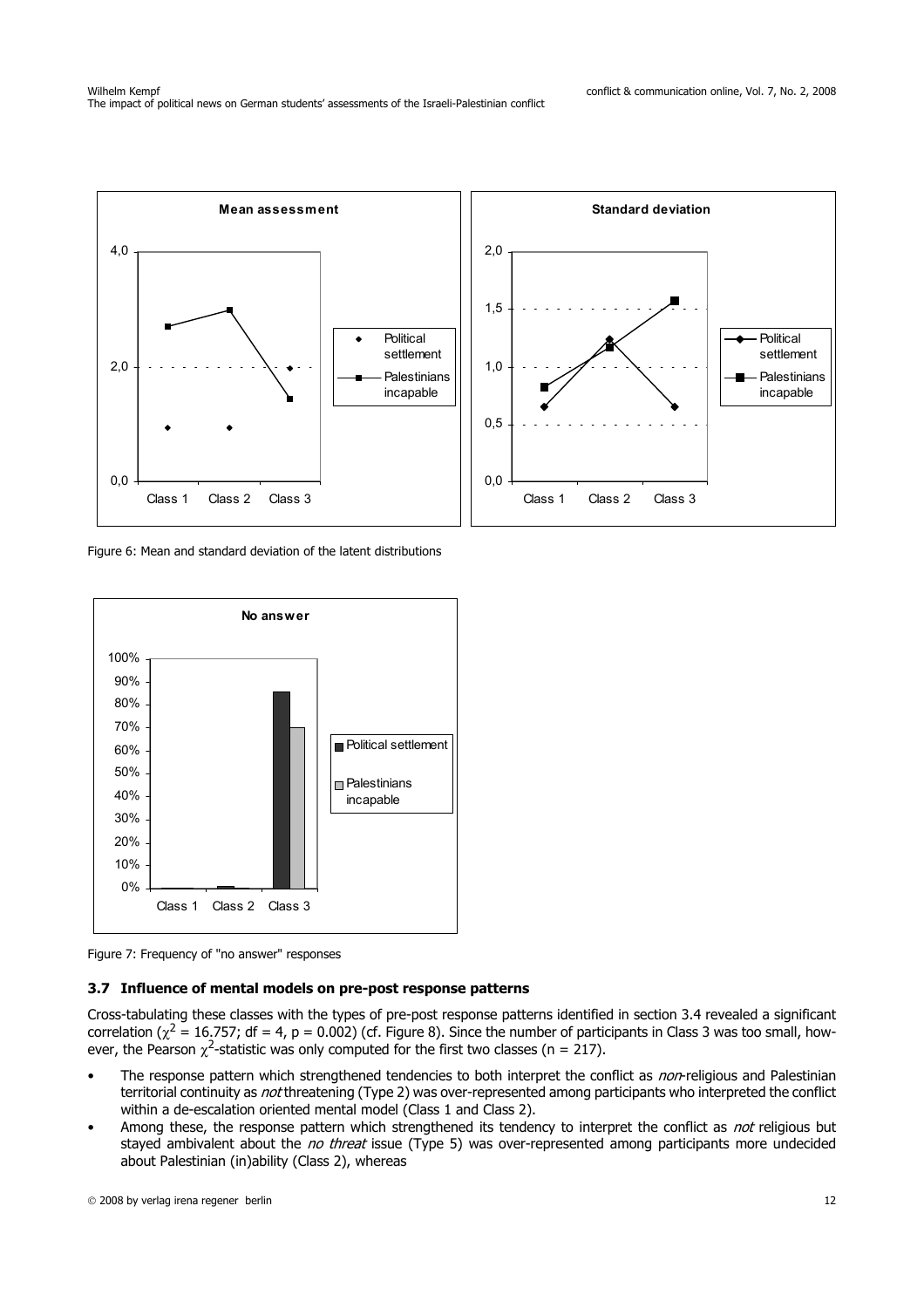- the response pattern which did not reduce the religious interpretation of the conflict and became undecided and more ambivalent about the *no threat* issue during the post-test (Type 1) was over-represented among those participants who were more ambivalent about the need for a political settlement (Class 1), and
- the response pattern which reduced its acceptance of the religious interpretation of the conflict and strengthened its tendency to see no threat (Type 4) was over-represented among those participants who were relatively less undecided about the need for a political settlement (Class 2).
- The response pattern that gave many "no answer" responses and was undecided about the threat during both preand post-test (Type 3), finally, was over-represented among the participants lacking a stable mental model with which to interpret the conflict (Class 3).



Figure 8: Response types within classes

## **3.8 Influence of mental models on the direction of pre-post change**

Cross-tabulating the mental models with the direction of pre-post change produced significant results only for the religious interpretation of the conflict ( $\chi^2$  = 17.46, df = 4, p < 0.005) (cf. Figure 9).



Figure 9: Change of religious interpretation within classes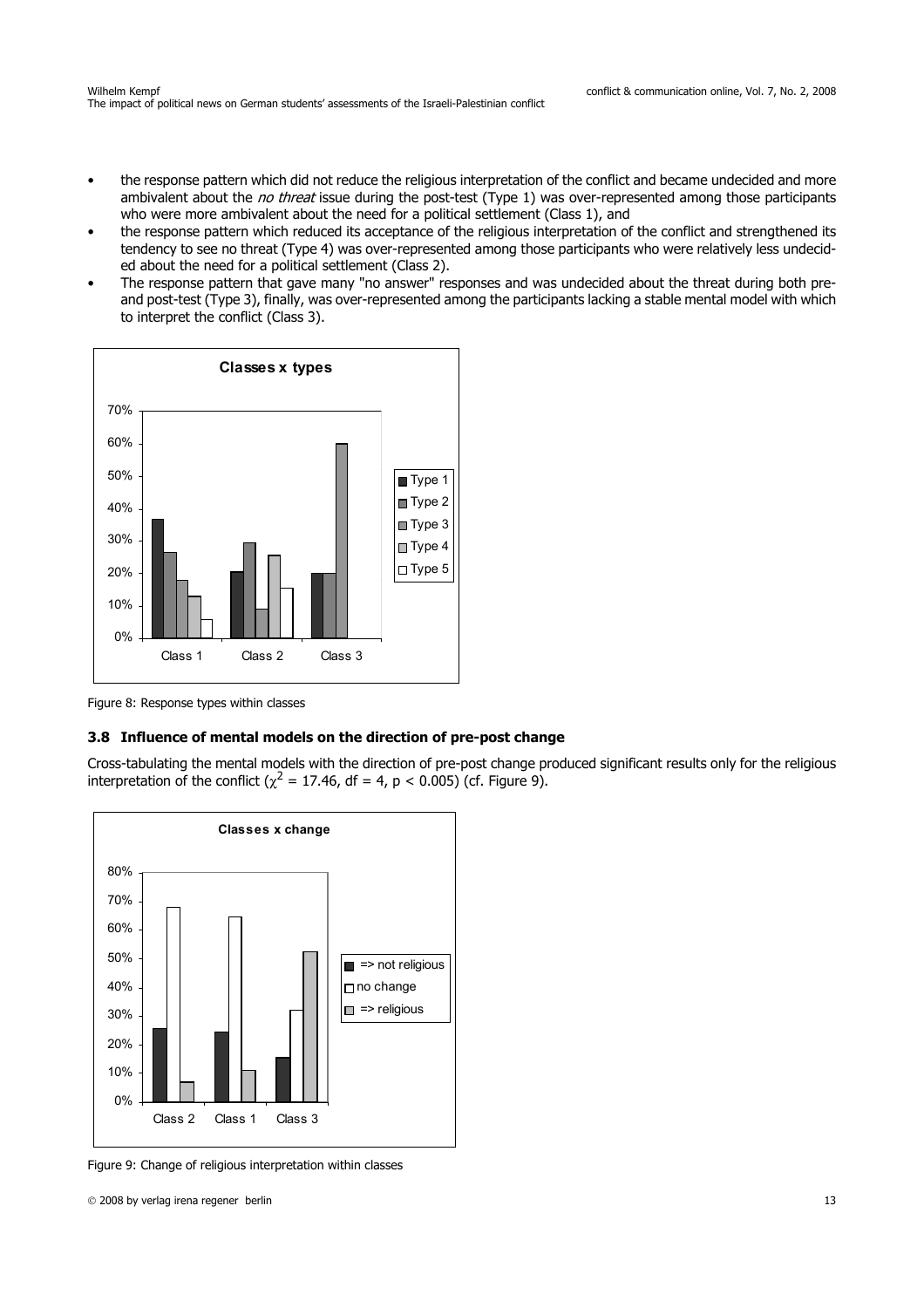- While the majority of the participants who framed the conflict within a de-escalation oriented model didn't change their assessment of this issue (Class 2: 67.7%; Class 1: 64.7%), or changed it towards less religious (Class 2: 25.4%; Class 1: 24.2%),
- the effect was quite the opposite with participants who lacked a stable mental model (Class 3). While only 32.2 % of these participants didn't change their assessments, 52.3% shifted towards *more* religious.

Examining the participants' post-test interpretation of this issue (cf. Figure 10), however, shows that this was mainly a shift from (rather) religious towards undecided or no answer (67.6%). During the pre-test, 73.8% of the participants lacking a stable mental model had (rather) disagreed with the religious interpretation of the conflict. Now they became confused about this issue as well.



Figure 10: Post-test religious interpretation within classes

With respect to the perceived threat, there was no significant correlation between pre-post change and the participants' mental models ( $\chi^2$  = 8.91, df = 4, p > 0.05).

#### **3.9 Influence of inter-subject factors on the direction of pre-post change**

Correlating the direction of change with the participants' political orientation toward foreign policy, their personal views in general, the relevance they think the Israeli-Palestinian conflict should have for German foreign policy and their self-estimated knowledge of the conflict produced no significant results for either the religious conflict or the no threat issues (cf. Table 8). Hypotheses 4a–4d can thus be rejected.

|                           | Political orientation | <b>Personal views</b> | Relevance    | Knowledge   |
|---------------------------|-----------------------|-----------------------|--------------|-------------|
| <b>Religious conflict</b> | lr = -0.051           | lr = -0.041           | $r = 0.116$  | lr = 0.070  |
|                           | $p = 0.443$           | $p = 0.535$           | $p = 0.082$  | $p = 0.293$ |
| <b>No threat</b>          | $r = 0.006$           | $r = -0.019$          | $r = -0.019$ | $r = 0.041$ |
|                           | $p = 0.930$           | $p = 0.777$           | $p = 0.777$  | $p = 0.537$ |

Table 8: Correlation of the direction of pre-post change with the inter-subject factors

Relating these results to those in sections 3.7 and 3.8, we conclude that Hypothesis 5 is confirmed with respect to the participants' response patterns, but only partially confirmed with respect to the direction of pre-post change.

#### **4 Discussion**

Because it repeated an experiment whose design and instruments were not open for modification and used as subjects German students, who are traditionally rather peace-oriented and similar in their political views, the limitations of the present pilot study cannot be ignored. In particular the assessment of the participants' a priori mental models by means of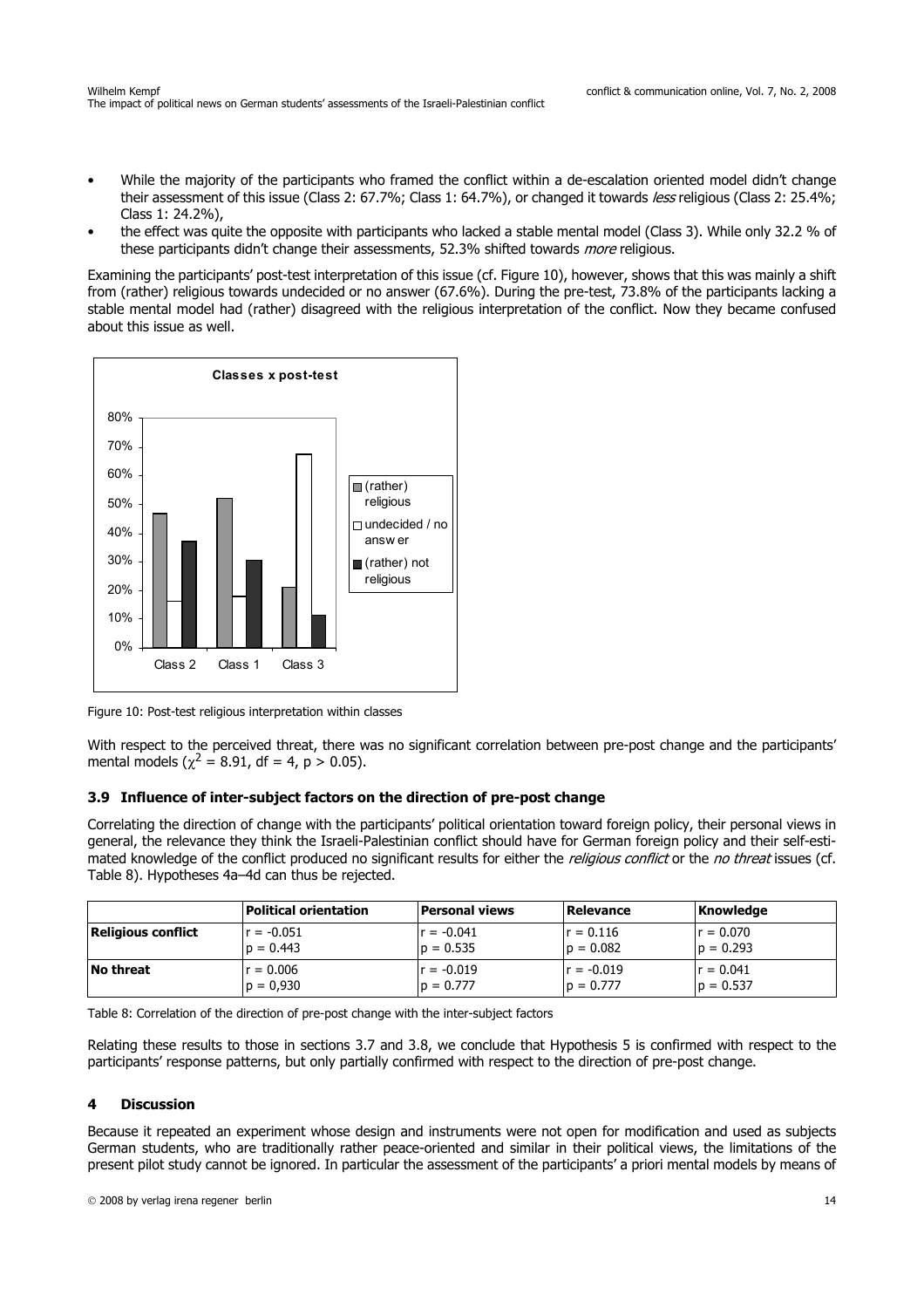only two items can create doubts about the reliability of the results. Due to the reasonably high membership probabilities with which the participants could be assigned to the latent classes, these doubts can be dispelled, however.

Moreover, since the data from the Israeli study were not available to the author, this is not a cross-cultural study in the true sense of the word, and the possibilities for cross-cultural comparison are limited to comparing the results with the earlier work by Peleg & Alimi (2005). Nonetheless, the results confirmed some of our theoretical assumptions and suggested a number of further hypotheses which should be addressed in the forthcoming project.

- 1. The results confirm the hypotheses that if participants read texts and integrate the presented information into their mental models, this will affect (Hypothesis 1) their assessment of both issues directly touched on by the information presented in the texts (no threat) and issues related to it only via the structure of the participants' mental models (*religious conflict*) (Hypothesis 6).
- 2. As expected, this effect is not uniform (Hypothesis 3), but depends on the participants' a priori mental models, which, therefore, prove to be more powerful predictors of how participants change their assessments than inter-subject variables such as their political orientation, personal views, relevance attribution and knowledge of the conflict (Hypothesis 5).
- 3. Participants' political orientations, their personal views and the relevance they think the Israeli-Palestinian conflict should have for German foreign policy did not prove useful as predictors (lack of support for Hypotheses  $4a - 4c$ ), but this may be due to the relative homogeneity of the sample with respect to these variables.
- 4. With respect to the participants' (self-estimated) knowledge of the conflict (Hypothesis 4d), the results are not unequivocal. Nonetheless, knowledge of the conflict seems to be a crucial factor in determining whether or not participants have a mental model of the conflict.
- 5. In contrast to the Israeli study by Peleg & Alimi (2005), the present study failed to demonstrate any effect of text framing, however (lack of support for Hypothesis 3).

There may be various reasons for the differences. One might be that the text framing was too weak. The texts themselves were neutral and (nearly) identical. Only the headlines and subheadings anticipated some of the information in the following paragraphs and thus underlined its relevance.

But if the framing was too weak, how could Peleg & Alimi have demonstrated framing effects using the same material we used in the present study? One possible explanation is that the participants in our study – mainly psychology students – had too little political knowledge, both in general and about the Israeli-Palestinian conflict in particular.

The previous state of research on the links between political sophistication and susceptibility to being influenced by media frames is, however, complex. While some studies find that less well-informed participants are more strongly influenced by media frames (e.g., Haider-Markel & Jocelyn, 2002; Haack, 2007), others reach the opposite conclusion (e.g., Nelson, Clawson & Oxley, 1997).

Another possibility might be that – in contrast to Peleg & Alimi, who worked with Israeli students – our participants were too remote from the Israeli-Palestinian conflict, and their mental models of the conflict were therefore less flexible. This explanation would be in accordance with a finding of Bläsi et al. (2005) that presumably less personally involved German and Greek journalists modified the mental models with which they interpreted the conflicts in former Yugoslavia after the fall of Milosevic much less than did Serbian journalists.

If this explains why we failed to demonstrate framing effects in the present study, we will have to reconsider our basic theoretical assumptions, drawing on the work of Bar-Tal (1998). Instead of postulating a linear negative relationship between the degree of involvement and the flexibility of the mental models with which conflict is interpreted, we would have to assume that the relationship is non-linear, with the highest degree of flexibility among moderately involved subjects. There would be less flexibility when the subject is disinterested than when involvement is high.

This explanation is not very plausible, however. At least in the most violent stage of a war, we would expect that those most directly involved and affected will be the most rigid and their mental models the least flexible.

But the situation is different in Israel (as it was also different in Serbia after the fall of Milosevic). Regardless of its failings, Israel has been engaged in a peace process for a dozen years, and it can be assumed that (like many Israelis) the Israeli participants experienced a sort of inner conflict between competing mental models, interpreting the Israeli-Palestinian conflict as either a win-lose or a win-win process.

Both of these models are associated with positive and negative emotions, with emotions of security and threat. The escalation-oriented (win-lose) model permits holding onto the behavioral strategies that preserved the Israeli state during past decades (security), but implies continuing war and violence (threat). The de-escalation oriented (win-win) model promises an end to war and violence (security), but implies a change in behavioral strategies whose effectiveness in guaranteeing the survival of Israel has not yet been demonstrated (threat).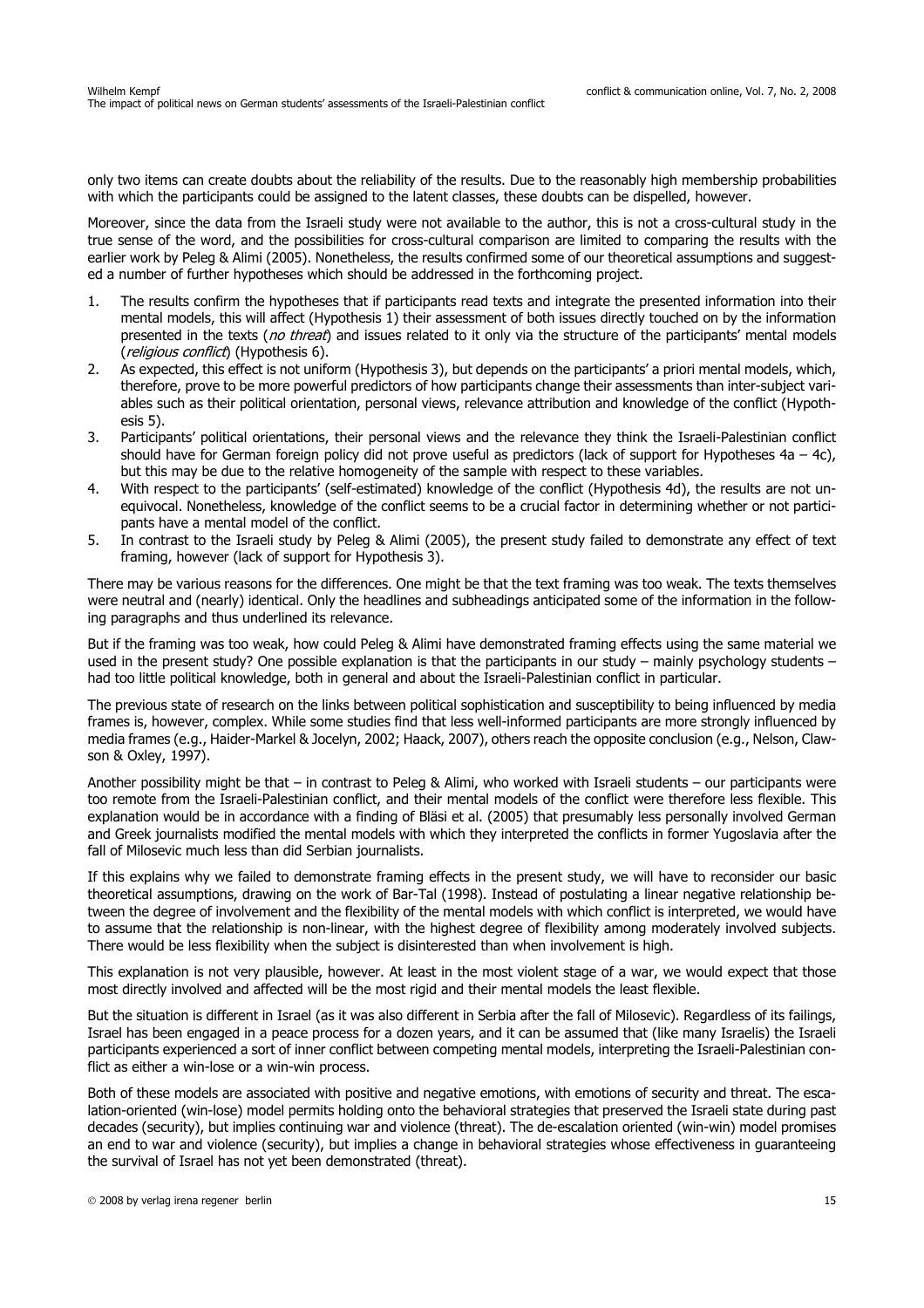Taking this into account, we may assume that the framing effects observed in the Israeli study were due to the selective activation of these different mental models by different frames.

To the German Ss, on the other hand, only one (if any) mental model was available. Since they are not directly affected by the conflict, they simply tried to understand the Israeli-Palestinian conflict one way or another and – due to the lessons of the Third Reich ("No more war, no more fascism") – they tended to interpret the conflict within a de-escalation oriented (win-win) model.

In the author's opinion, this is the most plausible explanation of the differences between the Israeli and the German findings, and we may summarize the results of our study by formulating two further hypotheses that should be addressed in a cross-cultural study:

- 1. News recipients do not always have a mental model. Consequently the influence of political news is not solely dependent on their having a particular kind of mental model, but also on whether they have such a model at all.
- 2. The influence of framing is mediated by the activation of different mental models and, therefore, should be the strongest in cases where competing mental models are available to recipients.

If we proceed from these assumptions, we arrive at similar prognoses as Zaller (1992), who explains contradictory findings on the linkage between political sophistication and susceptibility to being influenced by media frames with a two-step model of attitude change: While information absorption (Step 1) is a positive function of prior knowledge, dissonant frames are only rejected (Step 2) if the subject disposes of sufficient prior knowledge to recognize dissonance. Consequently, subjects with the greatest previous knowledge are simultaneously both those most likely to absorb information and those least likely to be influenced by it, so that a curvilinear relationship arises between prior knowledge and attitude change: Subjects with moderate prior knowledge will be the most strongly influenced, because they are more likely to absorb information than those with little prior knowledge and also because they are more likely to be persuaded than subjects with more prior knowledge.

The above-formulated hypotheses make Zaller's model more specific, in the sense that: (1) information is only absorbed to the extent that it is meaningful, which requires, on one side, a certain amount of prior knowledge, and, on the other side, the availability of a mental model in the light of which information can be interpreted. (2) While the same preconditions also apply for the rejection of dissonant frames incompatible with the respective mental model, an additional presupposition is also added for susceptibility to being influenced by dissonant frames: the availability of an alternative mental model which is congruent with this frame. (3) The availability of alternative models is inversely proportional to how strongly the respective model is both supported by knowledge and emotionally anchored.

Recipients' susceptibility to being influenced is therefore a function of not only their previous knowledge, but also their emotional ambivalence regarding the issue of concern.

#### References

- Annabring, U., Ditlmann, R. & Kempf, W. (2005). Die kognitive Repräsentation von Nachkriegskonflikten im Spannungsfeld zwischen Mainstream-Diskurs und abweichender Berichterstattung. In: Projektgruppe Friedensforschung Konstanz (ed.). Nachrichtenmedien als Mediatoren von Peace-Building, Demokratisierung und Versöhnung in Nachkriegsgesellschaften. Berlin: regener, 235-254.
- Annabring, U. & Jaeger, S. (2005). Der Wandel des Feindbilds Serbien nach dem Machtwechsel. In: Projektgruppe Friedensforschung Konstanz (ed.). Nachrichtenmedien als Mediatoren von Peace-Building, Demokratisierung und Versöhnung in Nachkriegsgesellschaften. Berlin: regener, 129-148.

Babcock, L. & Olson, C. (1992). The causes of impasses in labor disputes. Ind. Relat., 31, 348-60.

- Bar-Tal, D. (1998). Societal beliefs in times of intractable conflict: The Israeli case. The International Journal of Conflict Management, 9/ 1, 22-50.
- Bazerman, M.H. (1998<sup>4</sup>). Judgment in managerial decision making. New York: Wiley.
- Bazerman, M.H. & Carroll, J.S. (1987). Negotiator cognition. Res. Organ. Behav., 9, 247-88.
- Bazerman, M.H., Magliozzi, T. & Neale, M.A. (1985). The acquisition of an integrative response in a competitive market. Organ. Behav. Hum. Decis. Process. 34, 294-313.
- Bazerman, M.H., Moore, D.A. & Gillespie, J.J. (1999). The human mind as a barrier to wiser environmental agreements. Am. Behav. Sci., 42, 1254-76.
- Bazerman, M.H. & Neale, M.A. (1982). Improving negotiation effectiveness under final offer arbitration: the role of selection and training. J. Appl. Psychol, 67, 543-48.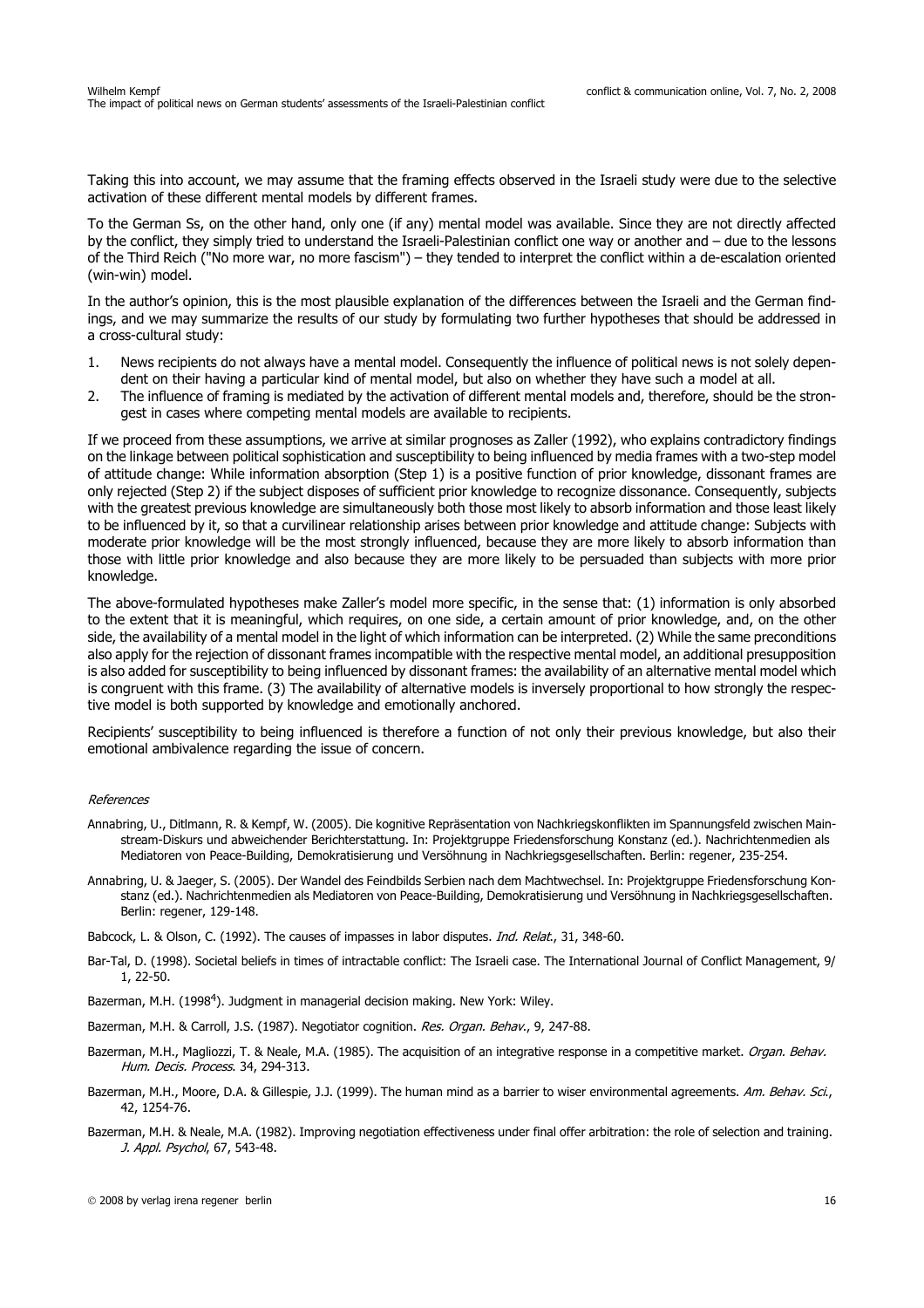- Bazerman, M.H. & Neale, M.A. (1983). Heuristics in negotiation: limitations to effective dispute resolution. In: Bazerman, M.H. & Lewicki, R.J. (eds.). Negotiating in organizations. Beverly Hills, CA: Sage, 51-67.
- Berger, P.L. & Luckmann, T. (1969). Die gesellschaftliche Konstruktion der Wirklichkeit. Eine Theorie der Wissenssoziologie, Frankfurt/ Main: Fischer.
- Bizman, A. & Hoffman, M. (1993). Expectations, emotions, and preferred responses regarding the Arab-Israeli conflict: an attributional analysis. Journal of Conflict Resolution, 37,139-59.
- Blake, R.R. & Mouton, J.S. (1961). Comprehension of own and outgroup positions under intergroup competition. Journal of Conflict Resolution, 5, 304-310.
- Blake, R.R. & Mouton, J.S. (1962). Overevaluation of own group's product in intergroup competition. Journal of Abnormal and Social Psychology, 64, 237-238.
- Bläsi, B., Jaeger, S., Kempf, W., Kondopolou, M., & Paskoski, D. (2005). Konstruktive Aspekte des serbischen, deutschen und griechischen Nachkriegsdiskurses – qualitative Vergleichsstudien. In: Projektgruppe Friedensforschung Konstanz (ed.). Nachrichtenmedien als Mediatoren von Peace-Building, Demokratisierung und Versöhnung in Nachkriegsgesellschaften. Berlin: regener, 149-200.
- Bläsi, B., Jaeger, S., Kempf, W. & Möckel, J. (2004). A catalog of escalation- and de-escalation-oriented aspects of conflict coverage. Diskussionsbeiträge der Projektgruppe Friedensforschung Konstanz, Nr. 53. Berlin: regener.
- Bläsi, B., Jaeger, S., Kempf, W. & Spohrs, M. (2005). Glaubwürdigkeit und Attraktivität von eskalations- und deeskalationsorientierten Nachrichtentexten. In: Projektgruppe Friedensforschung Konstanz (ed.). Nachrichtenmedien als Mediatoren von Peace-Building, Demokratisierung und Versöhnung in Nachkriegsgesellschaften. Berlin: regener, 203-234.
- Blumer, H. (1973). Der methodologische Standpunkt des symbolischen Interaktionismus. In Arbeitsgruppe Bielefelder Soziologen (ed.). Alltagswissen, Interaktion und gesellschaftliche Wirklichkeit. Band I. Reinbek: rororo, 80-146.
- Bottom, W.P. & Studt, A. (1993). Framing effects and the distributive aspect of integrative bargaining. Organ. Behav. Hum. Decis. Process. 56, 459-74.
- Carroll, J.S., Bazerman, M.H. & Maury, R. (1988). Negotiator cognitions: a descriptive approach to negotiators' understanding of their opponents. Organ. Behav. Hum. Decis. Process., 41, 352-70.
- Cohen, A.A. & Wolfsfeld, G. (eds.) (1993). Framing the Intifada: Media and people. New York: Ablex.
- Curhan, J.R., Neale, M.A. & Ross, L. (1998). Dynamic valuation: preference change in the context of active face-to-face negotiations. Paper presented at Annual Stanford/Berkeley talks, Stanford, CA.
- De Dreu, C.K.W. (1996). Gain-loss frame in outcome-interdependence: Does it influence equality or equity considerations? Eur. J. Soc. Psychol., 26, 315-24.
- De Dreu, C.K.W. & McCusker, C. (1997). Gain-loss frames and cooperation in two-person social dilemmas: a transformational analysis. J. Pers. Soc. Psychol., 72, 1093-106.
- Deutsch, M. (1973). The resolution of conflict. New Haven: Yale University Press.
- Diekmann, K.A. (1997). 'Implicit justifications' and self-serving group allocations. *J. Organ. Behav.*, 18, 3-16.
- Diekmann, K.A., Samuels, S.M., Ross, L. & Bazerman, M.H. (1997). Self-interest and fairness in problems of resource allocation: allocators versus recipients. J. Pers. Soc. Psychol., 72,1061-74.
- Diekmann, K.A., Tenbrunsel, A.E. & Bazerman, M.H. (1999). Escalation and negotiation: two central themes in the work of Jeffrey Z. Rubin. In: Kolb, D. (ed.). Negotiation Ethics: Essays in memory of Jeffrey Z. Rubin. Cambridge, MA: PON Books.
- Druckman, J. (2001). Evaluating framing effects. Journal of Economic Psychology, 22, 91-101.
- Entman, R.M. (1993). Framing: Toward clarification of a fractured paradigm. Journal of Communication, 43/4, 51-58.
- Festinger, L. (1957). A theory of cognitive dissonance. Evanston, Ill.: Row & Peterson.
- Fisher, R. & Brown, S. (1989). Gute Beziehungen. Die Kunst der Konfliktvermeidung, Konfliktlösung und Kooperation. Frankfurt/Main: Campus.
- Früh, W. & Schönbach, K. (1982). Der dynamisch-transaktionale Ansatz. Ein neues Paradigma der Medienwirkungen. Publizistik 1-2/1982, 74-88.
- Fukuno, M. & Ohbuchi, K. (1997). Cognitive biases in negotiation: the determinants of fixed-pie assumption and fairness bias. Jpn. J. Soc. Psychol., 13, 43-52.
- Glasl, F. (1992). Konfliktmanagement. Ein Handbuch zur Diagnose und Behandlung von Konflikten für Organisationen und ihre Berater. Bern: Haupt.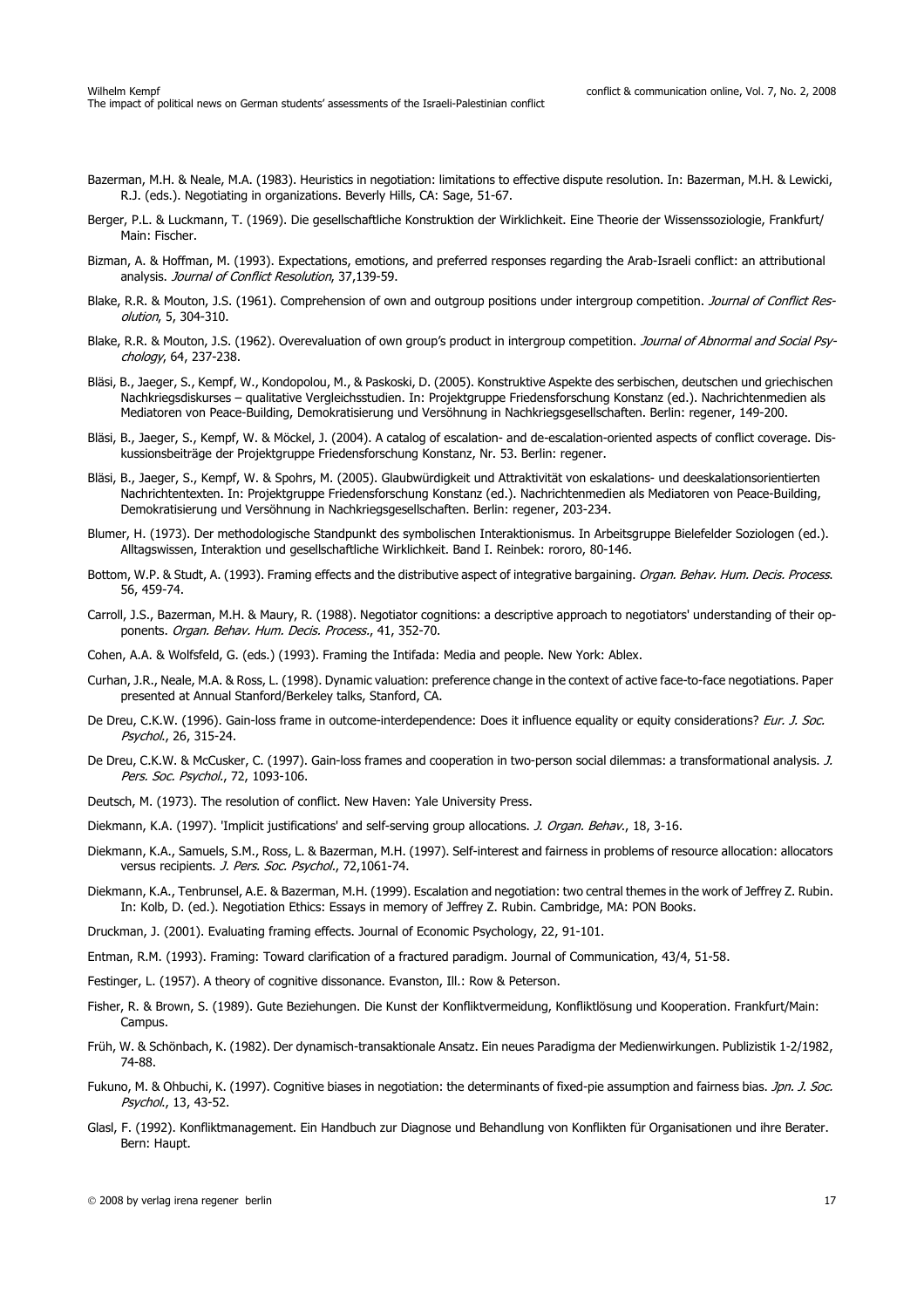- Haack, P. (2007). Talking Intervention. Attitudes towards German foreign policy and the conditional influence of emphasis frames. Universität Konstanz: Diplomarbeit (Masters thesis).
- Haider-Markel, D.P., Joslyn, M.R. (2001). Gun policy, opinion, tragedy, and blame attribution: The conditional influence of issue frames. Journal of Politics, 63, 520-543.
- Heider, F. (1946). Attitudes and cognitive organization. Journal of Psychology, 21, 107-112.
- Heider, F. (1958). The psychology of interpersonal relations. New York: Wiley.
- Jaeger, S. (2005). Von Nachhall und Überwindung deutsch-französischer Gegnerschaft qualitative Fallstudien. In: Projektgruppe Friedensforschung Konstanz (ed.). Nachrichtenmedien als Mediatoren von Peace-Building, Demokratisierung und Versöhnung in Nachkriegsgesellschaften. Berlin: regener, 81-126.
- Jaeger, S. & Möckel, J. (2004). Die Berichterstattung in der Frankfurter Rundschau über Jugoslawien nach dem Sturz von Slobodan Milosevic. Diskussionsbeiträge der Projektgruppe Friedensforschung Konstanz, Nr. 57. Berlin: regener.
- Keltner, D. & Robinson, R.J. (1993). Imagined ideological differences in conflict escalation and resolution. Int. J. Confl. Manage., 4, 249-62.
- Kempf, W. (1996). Konfliktberichterstattung zwischen Eskalation und Deeskalation. Ein sozialpsychologisches Modell. Wissenschaft und Frieden, 14, 51-54.
- Kempf, W. (2002a). Conflict coverage and conflict escalation. In: Kempf, W., Luostarinen, H. (eds.). Journalism and the New World Order. Volume II: Studying war and the media. Göteborg: Nordicom, 59-72.
- Kempf, W. (2002b). Escalating and deescalating aspects in the coverage of the Bosnia Conflict. A comparative study. In: Kempf, W., Luostarinen, H. (eds.). Journalism and the New World Order. Göteborg: Nordicom, 227-255
- Kempf; W. (2005).Two experiments focusing on de-escalation oriented coverage of post-war conflicts. Conflict & communication online, 4/2.
- Kempf, W. & Reimann, M. (2002). The presentation of alternative ways of settling the Gulf Conflict in German, Norwegian and Finnish Media. In: Kempf, W., Luostarinen, H. (eds.). Journalism and the New World Order. Göteborg: Nordicom, 203-226.
- Kempf, W., Reimann, M. & Luostarinen, H. (1996). Qualitative Inhaltsanalyse von Kriegspropaganda und Kritischem Friedensjournalismus. Diskussionsbeiträge der Projektgruppe Friedensforschung Konstanz, Nr. 32. Konstanz: KOPS.
- Klapper, J.T. (1960). The Effects of Mass Communications. New York: Free Press. (Foundations of communications research; 3).
- Kramer, R,M. (1994). The sinister attribution error: paranoid cognition and collective distrust in organizations. Motiv. Emot., 18, 199-230.
- Kramer, R.M., Newton, E. & Pommerenke, P.L. (1993). Self-enhancement biases and negotiator judgment: effects of self-esteem and mood. Organ. Behav. Hum. Decis. Process., 56, 110-33.
- Lasswell, H.D. (1927). Propaganda Technique in the World War. London: Kegan Paul.
- Lim, R.G. (1997). Overconfidence in negotiation revisited. Int. J. Confl. Manage., 8, 52-79.
- Lim, R.G. & Carnevale, P.J. (1995). Influencing mediator behavior through bargainer framing. *Int. J. Confl. Manage*, 6, 349-68.
- Messick, D.M. (1999). Alternative logics for decision making in social settings. J. Econ. Behav. Organ., 39, 11-28.
- Messick, D.M. & Sentis, K.P. (1979). Fairness and preference. J. Exp. Soc. Psychol., 15, 418-34.
- Nelson, T.E., Clawson, R.A., Oxley, Z.M. (1997). Media framing of a civil liberties conflict and its effect on tolerance. American Political Science Review, 91, 567-583.
- Nelson, T.E., Zoe, M.O., Clawson, R.A. (1997). Toward a psychology of framing effects. Political Behavior, 19/3 (Sept. 1997), 221-246.
- Olekalns, M. (1997). Situational cues as moderators of the frame-outcome relationship. Br. J. Soc. Psychol., 36, 191-209.
- Peleg, S. & Alimi, e. (2005). A Palestinian State Yes or No? Constructing political discourse in Israeli print news media. An experimental design. Conflict & communication online, 4/2.
- Pinkley, R.L. (1990). Dimensions of conflict frame: disputant interpretations of conflict. *J. Appl. Psychol.*, 75, 117-26.
- Plontz, A. (2006). Der deutsch-französische Konflikt um die Präsidentschaft der Europäischen Zentralbank in der deutschen und französischen Presse. Conflict & communication online, 5/1.
- Pruitt, D.G. & Carnevale, P.J. (1993). Negotiation in social conflict. Pacific Grove, CA: Brooks/Cole.
- Robinson, R.J. & Keltner, D. (1997). Defending the status quo: power and bias in social conflict. Pers. Soc. Psychol. Bull., 23, 1066-77.
- Ross, L. & Stillinger, C. (1991). Barriers to conflict resolution. Negot. J., 7, 389-404.
- Sabellek, C. (2001). Die Entwicklung des Kosovokonflikts und die Wahrnehmung durch die Medien. In: Richter, J. (ed). Deutschland: (un)bewältigte Vergangenheiten. Tübingen: dgvt-Verlag.